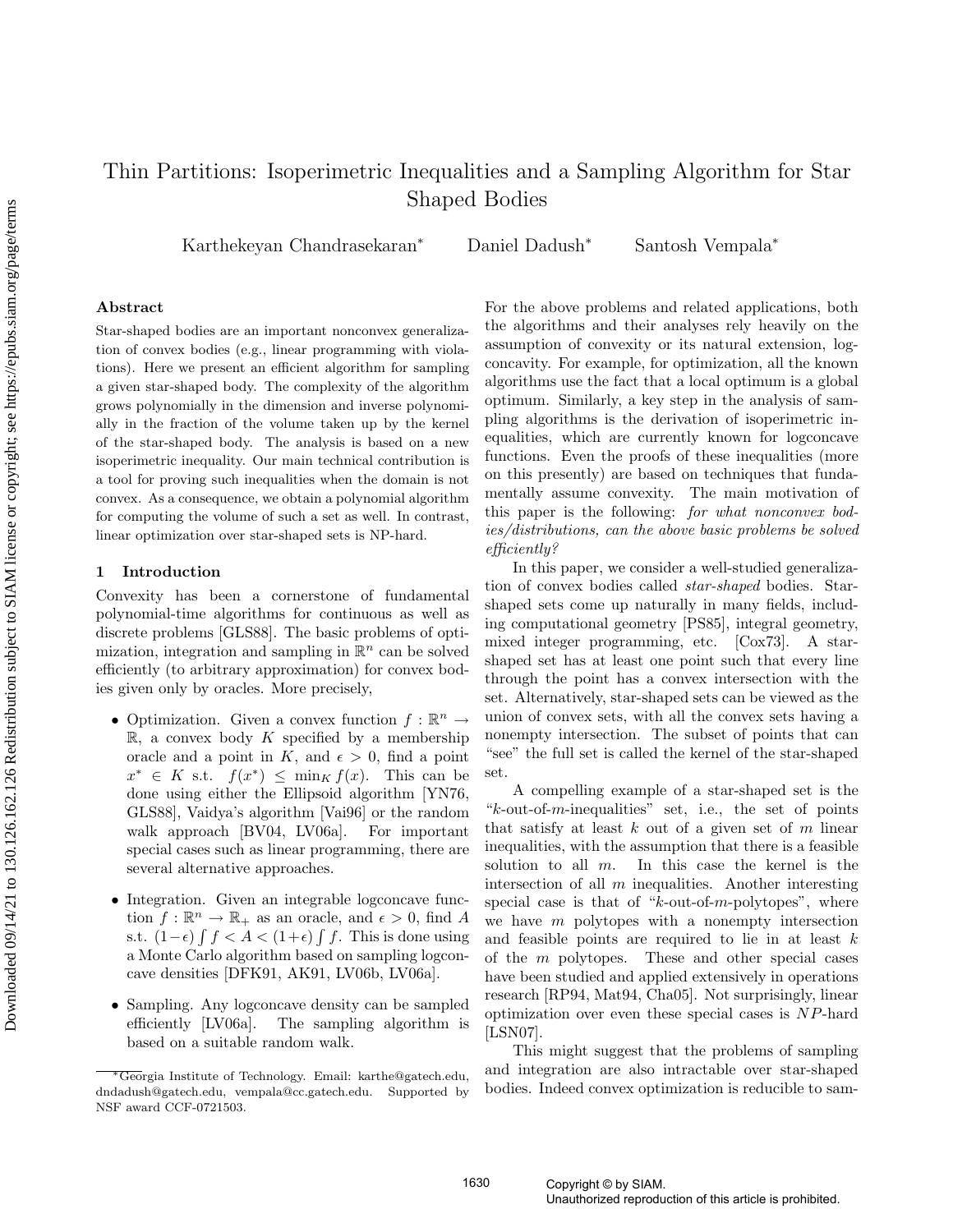pling. Our main result (Theorem 1.3) is that, to the contrary, star-shaped bodies can be sampled efficiently, with the complexity growing as a polynomial in  $n, 1/\epsilon, \ln D$ and  $1/\eta$ , where *n* is the dimension,  $\epsilon$  is an error parameter denoting distance to the true uniform distribution, D is the diameter of the body and  $\eta$  is the fraction of the volume taken up by the kernel; we assume that we are given membership oracles for  $S$  as well as for its kernel K and a point  $x_0$  so that the unit ball around  $x_0$  is contained in S. (For the particular cases considered above, these oracles are readily available). The sampling algorithm leads to an efficient algorithm for computing the volume of such a set as well. We note here that linear optimization remains NP-hard even when the kernel takes up most of the volume.

A reader familiar with sampling algorithms for convex bodies will recall that such an analysis crucially uses isoperimetric inequalities. Here we prove isoperimetric inequalities for star-shaped sets (Theorems 1.1, 1.2). The key technical contribution of this paper is the proof of these inequalities and a new tool we develop for this purpose, which is also of independent interest. We refer to this tool as a thin decomposition of a set. The other crucial ingredients for efficient sampling (local conductance, coupling, etc...) extend naturally from the convex case to the star-shaped one. Therefore building on this new isoperimetry, we are able to show that the ball walk provides an efficient sampler for star-shaped bodies. Under the control of the control of the control of the control of the control of the control of the control of the state of the state of the control of the control of the control of the control of the control of the contr

In the rest of this section, we give some context for thin partitions.

The common ingredient of most proofs of isoperimetric inequalities for convex bodies is the localization lemma, introduced by Lovász and Simonovits [LS93]. The approach is based on proof by contradiction. If a certain target inequality is false in  $\mathbb{R}^n$ , then there exists an essentially one-dimensional object over which it is still false. The proof is then completed by proving a one-dimensional inequality. This approach has been quite successful for convex bodies and logconcave functions and for proving many other inequalities in convex geometry. These, in turn, have played an essential role in the analysis of algorithms for convex bodies.

However, this approach does not seem to work for nonconvex sets, since the resulting one-dimensional versions could be nonconvex or nonlogconcave (e.g., for star-shaped bodies, convexity holds along lines that intersect the kernel but is not required along lines that do not intersect the kernel). To overcome this, we use partitions of  $\mathbb{R}^n$  induced by hyperplanes where each part is "long" in at most one direction. The overall proof strategy in applying the partition is proof by induction: we combine inequalities on all the parts to derive an inequality for the full set. The advantage of this (as opposed to proof by contradiction) is that a suitably strong inequality does not need to hold for every part; it suffices to hold for most parts.

**1.1 Preliminaries** Let  $S \subseteq \mathbb{R}^n$  be a compact body. Define the kernel of S as  $K_S := \{x : x \in S : \forall y \in S\}$  $S[x, y] \subseteq S$ . We say S is star-shaped if  $K_S$  is nonempty and let  $\eta(S) = \text{vol}(K_S)/\text{vol}(S)$ .

We denote the *n*-dimensional ball of radius  $r$  centered around a point x as  $\mathbb{B}_n(x,r)$ . The ball walk with step size  $\delta$  in a set S is the following Markov process: At a point  $x$  in  $S$ , we pick a uniform random point in  $\mathbb{B}_n(x,\delta)$  and move to the chosen point if it is in S and otherwise stay put. Let  $\pi_S$  denote the uniform measure on S and let  $\sigma_m$  denote the measure after m ball walk steps. For two probability distributions  $\sigma, \tau$ , the total variation distance is

$$
d_{tv}(\sigma, \tau) = \sup_A(\sigma(A) - \tau(A))
$$

1.2 Results We begin with two isoperimetric inequalities for star-shaped bodies, one parametrized using the diameter and the other using the second moment.

THEOREM 1.1. Let  $S \subseteq R^n$  be a star-shaped body with diameter D and  $\eta(S) > 0$ . Then for any measurable partition  $(S_1, S_3, S_2)$  of S, we have that

$$
\mathsf{vol}(S_3) \geq \frac{\eta(S)}{4D}d(S_1, S_2) \min \left\{ \mathsf{vol}(S_1), \mathsf{vol}(S_2) \right\}
$$

where  $d(S_1, S_2)$  is the minimum distance between a point in  $S_1$  and a point in  $S_2$ .

The above theorem is nearly the best possible as shown by a construction in Theorem 3.1.

THEOREM 1.2. Let  $S \subseteq R^n$  be a star-shaped body with  $\eta(S) > 0$  and  $M_S = \mathsf{E}_S[\|X - \mu_S\|^2]$  where  $\mu_S$  is the centroid of S. Then for any measurable partition  $(S_1, S_3, S_2)$  of S, we have that either

$$
\text{vol}(S_3) \ge \frac{\eta(S)}{4} \text{vol}(S)
$$

or

$$
\text{vol}(S_3)\geq \frac{\eta(S)^{\frac{3}{2}}}{16\sqrt{M_S}}d(S_1,S_2)\min\left\{\text{vol}(S_1),\text{vol}(S_2)\right\}
$$

where  $d(S_1, S_2)$  is the minimum distance between a point in  $S_1$  and a point in  $S_2$ .

Next, we turn to the complexity of sampling. We assume that we have an oracle for the star-shaped body S, a lower bound on  $\eta$  and an M-warm start  $\sigma$  for the random walk, i.e. an initial distribution on S such that  $\forall A \subseteq S$ ,  $\sigma_0(A) \leq M \pi_S(A)$ .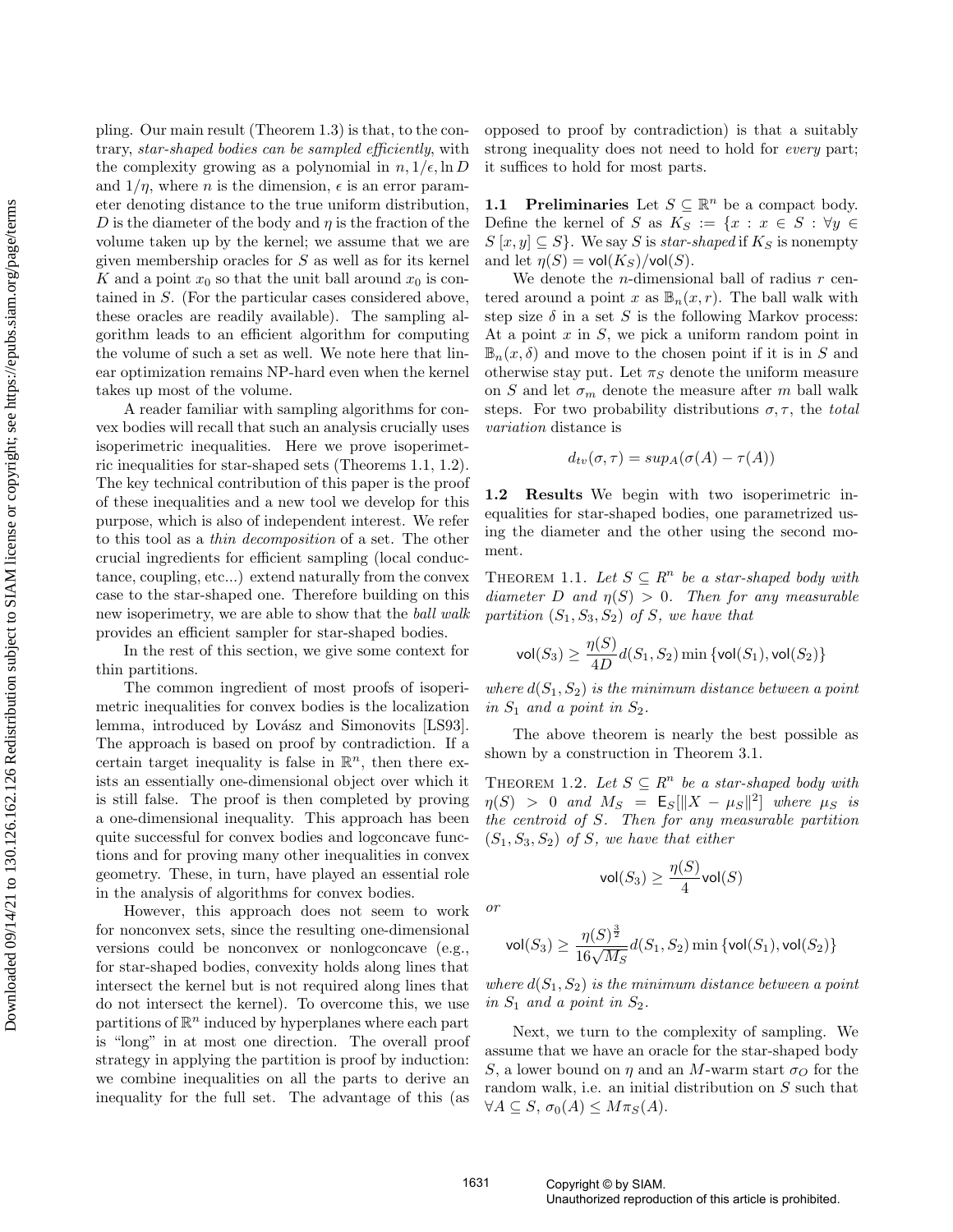diameter D with kernel  $K_S$  satisfying  $\mathbb{B}_n(0,1) \subseteq K_S$ . Let  $\pi_S$  be uniform distribution over S and  $\epsilon > 0$ . Given linear subspace S of  $\mathbb{R}^n$ , there exists a hyperplane a random point  $x_0$  from a distribution  $\sigma_0$  such that  $\sigma_0$  is  $H = \{x : a^T x = a^T z\}$ , with  $a \in S$ , inducing halfspaces an M-warm start for  $\pi_S$ , then there exists an absolute  $H^+$ ,  $\hat{H}^-$ , such that it equipartitions f, i.e., constant C such that, after

$$
m > \frac{Cn^2D^2M^2}{\eta(S)^2\epsilon^2}\log\frac{2M}{\epsilon}
$$

steps of the ball walk with radius  $\frac{\epsilon}{8M\sqrt{n}}$ , we have  $d_{TV}(\sigma_m, \pi_S) < \epsilon.$ 

THEOREM 1.4. Let  $S \subseteq \mathbb{R}^n$  be a star-shaped body of diameter  $D$  with kernel  $K_S$ . Suppose we are given membership oracles for  $K_S$  and S and a point  $x_0$  such that  $\mathbb{B}_n(x_0, 1) \subseteq K_S$ . Then, for any  $\epsilon > 0$ , a nearly random point X from S can be produced using amortized  $O^*(n^3/(\eta(S)^4\epsilon^2))$  oracle calls with the guarantee that the distribution  $\sigma$  of X satisfies  $d_{TV}(\sigma, \pi_s) < \epsilon$ .

We note that up to the polynomial in  $\eta$ , this matches the best-known bounds for sampling convex bodies.

#### 2 Thin Decompositions via Bisection

DEFINITION 2.1. Let  $S \subseteq \mathbb{R}^n$ . We define S to be a compact body if S is compact, has non-empty interior, and satisfies  $cl(S^{\circ}) = S$ , where  $cl(S^{\circ})$  denotes the closure of the interior of S.

Let  $S \subseteq \mathbb{R}^n$  be a compact body. A decomposition of S is a finite collection  $\mathcal{P} = \{P_1, \ldots, P_k\}$  of compact bodies such that

- 1.  $S = \bigcup_{i=1}^{k} P_i$
- 2.  $P_i \cap P_j = \partial P_i \cap \partial P_j$ ,  $1 \leq i < j \leq k$

Furthermore, we define a decomposition  $P$  to be  $\epsilon$ -thin if each  $P \in \mathcal{P}$  is contained in a cylinder of radius at  $most \epsilon$ .

For completeness, we state without proof the following simple lemma.

LEMMA 2.1. Let  $S \subseteq \mathbb{R}^n$  be a compact body.

- 1. Let N be a decomposition of S, and let  $S' \subseteq S$  be a compact body. Then  $N' = \{ \text{cl}((P \cap S)^\circ) : P \in N, P \cap S^\circ \neq \emptyset \}$  is a de $composition of S'.$
- 2. Let  $N$  be a decomposition of  $S$ , and let  $N'$  be a decomposition of an element  $P \in N$ . Then  $N \cup N' \setminus P$  is a decomposition of S.

The following simple lemma from [LS93] will be used repeatedly.

THEOREM 1.3. Let  $S \subseteq \mathbb{R}^n$  be a star-shaped body of LEMMA 2.2. Let  $f : \mathbb{R}^n \to \mathbb{R}$  be integrable,  $n \geq 2$ . Then for any point  $z \in \mathbb{R}^n$ , and any 2-dimensional

$$
\int_{H^+} f(x) dx = \int_{H^-} f(x) dx.
$$

THEOREM 2.1. For any integrable function  $f : \mathbb{R}^n \to \mathbb{R}$ with supp $(f) \subseteq S$ , S a compact body, and  $\int f dx = 0$ , and any  $\epsilon > 0$ , there exists an  $\epsilon$ -thin decomposition  $\mathcal P$ of S such that each part  $P \in \mathcal{P}$  is obtained by successive half space cuts from S and satisfies  $\int_P f dx = 0$ .

*Proof.* Pick D such that  $S \subseteq \mathbb{B}_n(0,D)$ . Since S is compact we know that  $D < \infty$ . We start with the initial decomposition  $\mathcal{P}_0 = \{S\}$  of S. From this decomposition, we will inductively build decompositions  $\mathcal{P}_1, \ldots, \mathcal{P}_{n-1}$  with the following properties. For each i,  $0 \leq i \leq n-1$ , we have that for all  $P \in \mathcal{P}_i$ :

- 1. P is obtained from S via successive half space cuts.
- 2.  $\int_{P} f dx = 0$
- 3. ∃ $S \subseteq \mathbb{R}^n$ , an *i*-dimensional linear subspace of  $\mathbb{R}^n$ such that the orthogonal projection of  $P$  into  $S$  is contained inside of cuboid of side length at most  $\delta = \frac{2\epsilon}{\sqrt{n}}$ .

Assuming the above properties, one can easily see that each part in  $\mathcal{P}_{n-1}$  is contained inside a cylinder of radius  $\overline{n}\frac{\delta}{2} = \epsilon$ , and hence  $\mathcal{P}_{n-1}$  is an  $\epsilon$ -thin decomposition of S compatible with  $f$  as needed. Hence, we only need to show how to perform the induction step.

Take  $P \in \mathcal{P}_i$ ,  $0 \leq i \leq n-2$ . By assumption, there exists an  $i$ -dimensional linear subspace  $T$  such that  $\pi_T(P)$ , the orthogonal projection of P into T, is contained inside a cuboid of size length at most  $\delta$ . Since  $i \leq n-2$ , we may pick a 2 dimensional subspace T orthogonal to T.

Let  $Q = \text{conv.hull}(P)$  and let  $\Pi_{\hat{T}}$  denote the orthogonal projection map from  $\mathbb{R}^n$  onto  $\widehat{T}$ . Since  $P \subseteq$  $S \subseteq \mathbb{B}_n(0, D)$  and  $\mathbb{B}_n(0, D)$  is convex, we know that  $Q \subseteq \mathbb{B}_n(0, D)$ . Therefore  $\Pi_{\widehat{\mathcal{P}}}(Q) \subseteq \mathbb{B}_n(0, D) \cap S \Rightarrow$  $\mathsf{vol}_2(Q_{\hat{T}}) \leq \pi D^2$ . Let  $N = \{Q\}$ . We perform the following iterative cutting procedure on N. Take an element  $E \in N$ . If vol<sub>2</sub>( $\Pi_{\hat{T}}(E)$ ) <  $\delta^2/2$  stop. Otherwise, letting  $\mu$  denote the centroid of  $\Pi_{\hat{T}}(E)$ , we have by Lemma 2.2 that there exists  $H = \{x : a^t x = a^t \mu\}$ , where  $a \in S$ , such that  $\int_{E \cap H^-} f dx = \int_{E \cap H^+} f dx = 0$ . Let  $E_1 =$  $E \cap H^-$ ,  $E_2 = E \cap H^+$ . Now set  $N \leftarrow N \cup \{E_1, E_2\} \setminus E$ . Since we are cutting through the centroid of  $\Pi_S(E)$ , and  $\Pi_{\hat{\tau}}(E)$  is convex, by Grunbaum's theorem we know University of this article is problem of the boundary of the state is problem of the state is problem of the state is problem of the state is problem of the state is problem of the state is problem of the state is proble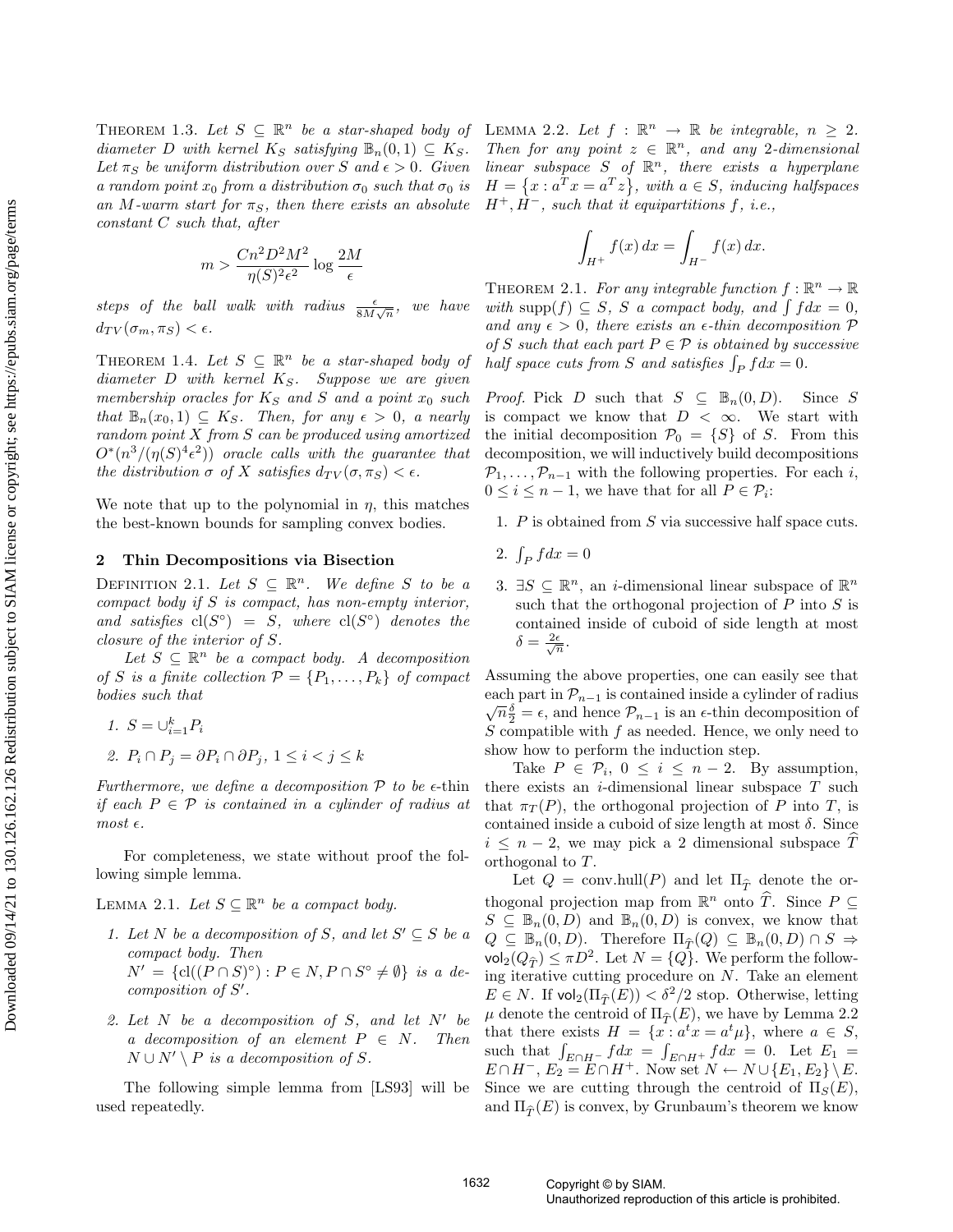that  $\text{vol}_2(\Pi_{\hat{T}}(E_1)), \text{vol}_2(\Pi_{\hat{T}}(E_2)) \leq (1 - \frac{1}{e})\text{vol}_2(\Pi_{\hat{T}}(E)).$ Therefore, after a number of iterations depending only on D, we will have that every element  $E \in N$  has  $\mathsf{vol}_2(\Pi_{\widehat{T}}(E)) < \frac{\delta^2}{2}$  $\frac{5}{2}$ .

LEMMA 2.3. Let  $E \in N$ . There exists  $v \in \hat{T}$ ,  $||v|| = 1$ , such that width $_v(E) = \sup_{x \in E} v^T x - \inf_{x \in E} v^T x \le \delta$ .

Proof. Assume not, then note that the diameter of  $\Pi_{\hat{\tau}}(E)$  is at least δ. Let  $[u, v]$  be a diameter inducing chord in  $\Pi_{\hat{\tau}}(E)$ . Let w, z be points on opposite sides of [u, v] such that their distances from the line  $l(u, v)$  are maximum. Then the sum of the distances from  $w, z$ to  $l(u, v)$  is at least  $\delta$  and therefore the area of the quadrilateral induced by these four points is at least  $\delta^2/2$ , a contradiction. Hence there exists a direction v such that width<sub>v</sub> $(E) \leq \delta$ .

Note then that the orthogonal projection of  $E$  into the subspace spanned by  $v$  and  $T$  is contained inside a cuboid of size length at most  $\delta$  as needed.

Hence N is now a decomposition of  $Q =$ conv.hull(P), such that each element of  $E \in N$ has  $i + 1$  orthogonal  $\delta$ -thin directions. To transform N into a decomposition of P, we let  $N' =$  $\{cl((E \cap P)^{\circ}) : E \in N, E \cap P^{\circ} \neq \emptyset\}.$  By adding N' to  $P_{i+1}$ , we complete the induction step as needed to prove the theorem.

### 3 Application to Nonconvex Isoperimetry

The benefit of Theorem 2.1 is that it will allow us to derive isoperimetric inequalities for high-dimensional sets without requiring convexity along every line. We show an application to star-shaped bodies. To gain some intuition, it is useful to understand what the obstructions to isoperimetry in the star-shaped setting are, as well as to understand why star-shaped bodies have good isoperimetry at all. The following Theorem illustrates what a "canonical" bottleneck looks like in the star-shaped setting.



Figure 1: Star-Shaped Gluing of 2 Truncated Cones

THEOREM 3.1. Let  $H_n = \{x : x \in \mathbb{R}^n, x_1 = 0\}$ . There exists an absolute constant  $C > 0$ , such that for all  $\eta > 0$ , there exists a sequence of symmetric star-shaped bodies  $S_n \in \mathbb{R}^n$  centered at 0 such that for all  $n \geq N_n$ , we have that  $\eta(S_n) = \Omega(\eta)$  and

$$
\mathrm{vol}_{n-1}(H_n \cap S_n) \leq C \left(\frac{\eta \ln(\frac{1}{\eta})}{(1-\eta)\mathrm{Diam}(S_n)}\right) \mathrm{vol}_n(S_n)
$$

Proof. [Proof of Theorem 3.1 (Isoperimetry: Upper Bound)] Our strategy here will be to reduce the above statement to one about one dimensional distributions on the real line. For each  $\eta$ , we will construct a candidate sequence  $S_n$  of star-shaped bodies which are rotationally symmetric about the  $x_1$  axis. Then by analyzing the cross-sectional distributions of  $S_n$  and  $K_{S_n}$  along the  $x_1$ -axis, we will explicitly construct one dimensional asymptotic densities  $f_{\eta}, f_{\eta}^{K}$  to which the cross-sectional distributions of  $S_n$  and  $K_{S_n}$  respectively converge. We will then establish the required isoperimetry and kernel volume constraints for the sequence  $S_n$  and  $K_{S_n}$  by direct computation on  $f_{\eta}, f_{\eta}^K$ . LEMON 3.26. Let  $E \in N$ . There is a subject to 130.126. Downloaded 19/14/23. So  $\left(\frac{\pi - \sqrt{1 + \alpha^2}}{2\alpha + \alpha^2}\right)$  ( $\log \sqrt{1 + \alpha^2}$ ) ( $\log \sqrt{1 + \alpha^2}$ ) ( $\log \sqrt{1 + \alpha^2}$ ) ( $\log \sqrt{1 + \alpha^2}$ ) ( $\log \sqrt{1 + \alpha^2}$ ) ( $\log \sqrt{1 + \alpha^2}$ ) ( $\log \sqrt{1$ 

The geometry of our constructions is simple. As shown in Figure 1 previously, we will take two  $n$ dimensional rotational cones with variance 1 along the  $x_1$  axis, truncate them at their ends removing exactly an  $\eta$  fraction of their volume, and glue them together at the truncation sites. Choose  $l_n$  such that

$$
\left(1 - \frac{l_n}{\sqrt{n(n+2)}}\right)^n = \eta.
$$
 Since  $l_n \to \ln\left(\frac{1}{\eta}\right)$  we may choose  $N_\eta$  such that for  $n \ge N_\eta$ ,  $2l_n \le \sqrt{n(n+2)}$ .

Now let

$$
S_n = \left\{ x : \sqrt{\sum_{i=2}^n x_i^2} \le 1 - \frac{l_n + x}{\sqrt{n(n+2)}}, x_1 \in [-l_n, 0] \right\}
$$

$$
\bigcup \left\{ x : \sqrt{\sum_{i=2}^n x_i^2} \le 1 - \frac{l_n - x}{\sqrt{n(n+2)}}, x_1 \in [0, l_n] \right\}
$$

From here one can easily verify that the kernel of  $S_n$  is

$$
K_{S_n} = \left\{ x : \sqrt{\sum_{i=2}^n x_i^2} \le 1 - \frac{l_n - x}{\sqrt{n(n+2)}}, x_1 \in [-l_n, 0] \right\}
$$

$$
\bigcup \left\{ x : \sqrt{\sum_{i=2}^n x_i^2} \le 1 - \frac{l_n + x}{\sqrt{n(n+2)}}, x_1 \in [0, l_n] \right\}
$$

Next, a simple computation reveals that the crosssectional distribution of  $S_n$  is

$$
f_n(x) = \begin{cases} \frac{\sqrt{n(n+2)}}{2(1-\eta)n} \left(1 - \frac{l_n + x}{\sqrt{n(n+2)}}\right)^{n-1} : & x \in [-l_n, 0] \\ \frac{\sqrt{n(n+2)}}{2(1-\eta)n} \left(1 - \frac{l_n - x}{\sqrt{n(n+2)}}\right)^{n-1} : & x \in [0, l_n] \\ 0: & \text{otherwise} \end{cases}
$$

# 1633 Copyright © by SIAM.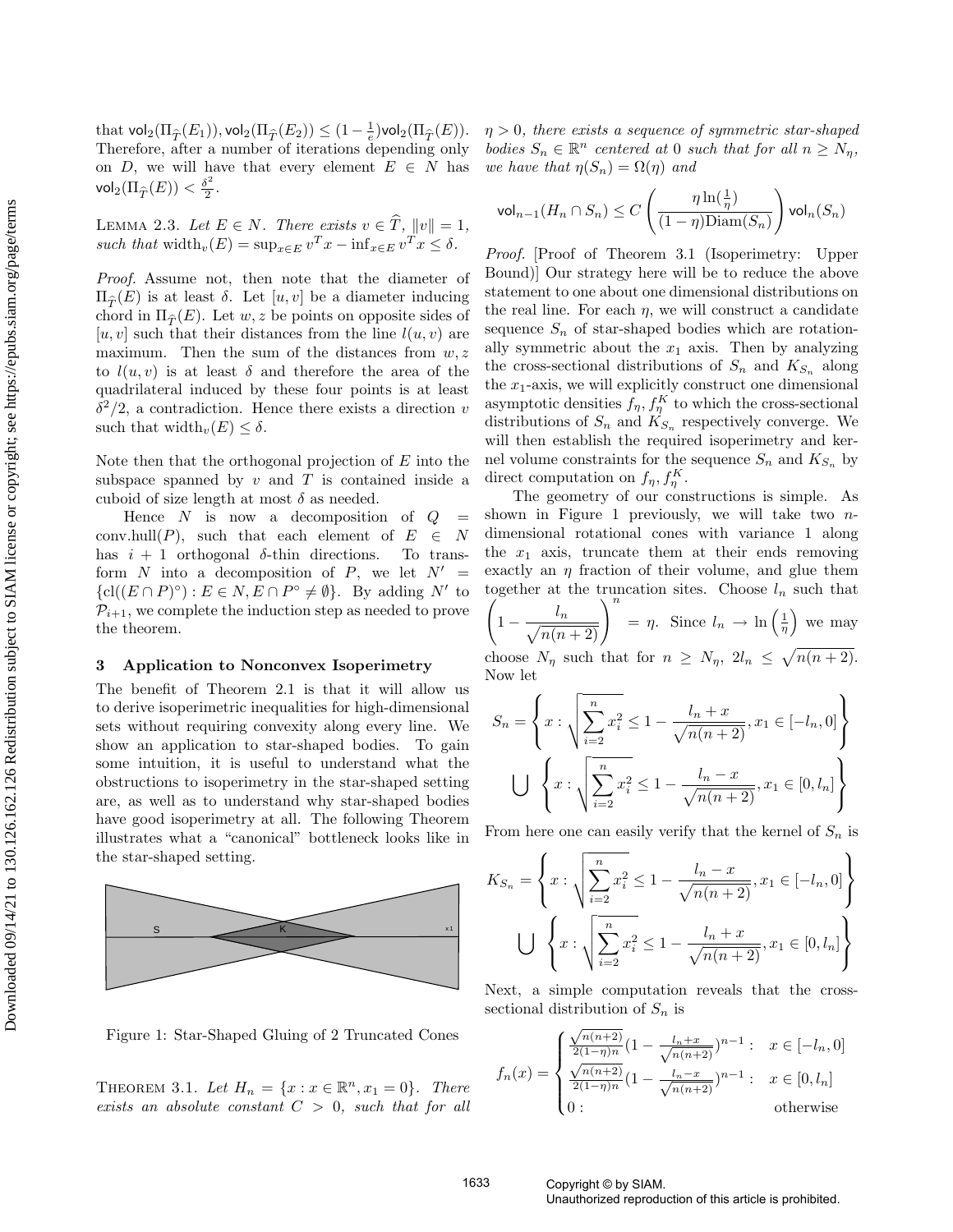Another computation, shows us that the cross-sectional density of  $K_{S_n}$  relative to  $S_n$  (we normalize by the volume of  $S_n$ ) is

$$
f_n^K(x) = \begin{cases} \frac{\sqrt{n(n+2)}}{2(1-\eta)n} \left(1 - \frac{l_n - x}{\sqrt{n(n+2)}}\right)^{n-1} : & x \in [-l_n, 0] \\ \frac{\sqrt{n(n+2)}}{2(1-\eta)n} \left(1 - \frac{l_n + x}{\sqrt{n(n+2)}}\right)^{n-1} : & x \in [0, l_n] \\ 0: & \text{otherwise} \end{cases}
$$

From here, one can easily verify that the sequence  $f_n$ converges pointwise to the density function  $f_{\eta}: \mathbb{R} \to \mathbb{R}^+$ where

$$
f_{\eta}(x) = \begin{cases} \frac{\eta}{2(1-\eta)} e^{-x} : & x \in [-\ln(\frac{1}{\eta}), 0] \\ \frac{\eta}{2(1-\eta)} e^{x} : & x \in [0, \ln(\frac{1}{\eta})] \\ 0 : & \text{otherwise} \end{cases}
$$

Similarly the sequence  $f_n^K$  converges pointwise to  $f_n^K$ where

$$
f_{\eta}^{K}(x) = \begin{cases} \frac{\eta}{2(1-\eta)}e^{x} : & x \in [-\ln(\frac{1}{\eta}), 0] \\ \frac{\eta}{2(1-\eta)}e^{-x} : & x \in [0, \ln(\frac{1}{\eta})] \\ 0 : & \text{otherwise} \end{cases}
$$

Notice that  $f_{\eta}^K \leq f_{\eta}$  and that  $f_{\eta}^K$  is log-concave. We get that

$$
\int_{\mathbb{R}} f_{\eta}^{K}(x) dx = 2 \frac{\eta}{2(1-\eta)} \int_{0}^{\ln(\frac{1}{\eta})} e^{-x} dx
$$

$$
= 2 \frac{\eta}{2(1-\eta)} (1-\eta) = \eta.
$$

The above computation shows that the volume fraction of the asymptotic kernel is indeed  $\eta$  as required. Clearly the length of the support of  $f_{\eta}$  is  $2 \ln(\frac{1}{\eta})$ . Therefore we see that

$$
f_{\eta}(0) = \frac{\eta}{2(1-\eta)} = \frac{\eta \ln(\frac{1}{\eta})}{(1-\eta)|\text{supp}(f_{\eta})|}
$$

where  $|\text{supp}(f_{\eta})|$  denotes the length of the support of  $f_{\eta}$ . Since  $\frac{\text{vol}(S_n \cap H_n)}{\text{vol}(S_n)} = f_n(0) \to f_{\eta}(0)$  as  $n \to \infty$ , the above computation verifies the claim of the theorem passing through the asymptotics. The one thing left to justify is that  $Diam(S_n) \to |supp(f_n)|$ . As it is, this is not the case, but this can easily be achieved by scaling  $S_n$  orthogonally to the  $x_1$  axis by a factor of  $\frac{1}{n^2}$ . By doing this, we are collapsing the sequence  $S_n$  onto the  $x_1$ axis, without changing the cross sectional distribution along the axis, and hence asymptotically  $Diam(S_n)$  will converge to  $|\text{supp}(f)_{\eta}|$  as needed.

The above theorem gives us an upper bound on the isoperimetric coefficient of general star shaped sets. We

note that the implicit isoperimetric cut above is  $(H_n^- \cap$  $S_n, H_n^+\cap S_n$ ,  $H_n^+$  and  $H_n^-$  being the halfspaces induced by  $H_n$ , and where  $\text{vol}_n(H_n^+ \cap S_n) = \text{vol}_n(H_n^+ \cap S_n) =$  $\frac{1}{2}$ vol<sub>n</sub>( $S_n$ ) by symmetry of  $S_n$ . In the convex setting the isoperimetric coefficient is always  $\Omega(1/\text{Diam}(S))$ , and hence the above theorem shows us the rate at which isoperimetry must degrade from the convex setting as  $\eta(S)$  decreases. In particular, from Figure 1, we observe how contrary to the convex setting we can get a V-shaped break in logconcavity of the cross-sectional volume distribution of a star-shaped body. On the other hand, as we will see later via Lemma 5.1, the severity of these breaks is strictly controlled by the kernel of S. For reference, in Lemma 5.1 we show that the cross-sectional distributions of a star-shaped body satisfy a form of restricted logconcavity with respect to the kernel. The rest of this section will be devoted to proving isoperimetric inequalities for star-shaped sets. In particular, in Theorem 1.1 we show isoperimetry for star-shaped bodies in terms of the diameter and  $\eta$  which in light of Theorem 3.1 is optimal within a factor of  $O\left(\frac{\ln(\frac{1}{\eta})}{1-n}\right)$  $rac{\mathrm{n}(\frac{1}{\eta})}{1-\eta}$ . Unauthorized reproduction of this article is prohibited. Downloaded 09/14/21 to 130.126.162.126 Redistribution subject to SIAM license or copyright; see https://epubs.siam.org/page/terms

Lemma 3.3 forms the technical core of the isoperimetry proofs for star-shaped sets. Informally, we prove that for any thin enough hyperplane cut decomposition of a star-shaped set  $S$ , the parts of the decomposition that intersect the kernel of S are "almost" convex. This will in essence allow us to apply the isoperimetric inequalities developed for convex sets to the "almost" convex pieces from which we will extract the isoperimetric properties of S.

First we state and prove a few technical lemmas which will be useful.

LEMMA 3.1. Let  $K_1, K_2 \subseteq \mathbb{R}^n$  be compact bodies and let  $\pi_1, \pi_2$  denote the uniform measures on  $K_1, K_2$  respectively. Then

$$
\text{vol}(K_1 \triangle K_2) \leq \epsilon \min \left\{ \text{vol}(K_1), \text{vol}(K_2) \right\} \Rightarrow d_{tv}(\pi_1, \pi_2) \leq \epsilon
$$

*Proof.* Let  $f_1, f_2 : \mathbb{R}^n \to \mathbb{R}^+$  denote the associated densities with respect to  $\pi_1$ ,  $\pi_2$ . We recollect that

$$
d_{tv}(\pi_1, \pi_2) = \frac{1}{2} \int_{\mathbb{R}^n} |f_1(x) - f_2(x)| dx.
$$

Expanding the above formula, the result follows by a direct computation.

LEMMA 3.2. For  $S \subseteq \mathbb{R}^n$ ,  $K_S$  is a convex set. Furthermore, if  $S$  is compact then  $K_S$  is compact.

*Proof.* If  $K_S = \emptyset$  we are done. Therefore assume  $K_S \neq \emptyset$ , and pick  $x, y \in K_S$ . Now take  $z \in [x, y]$ . We need to show that  $\forall p \in S, [z, p] \subseteq S$ . Assume not,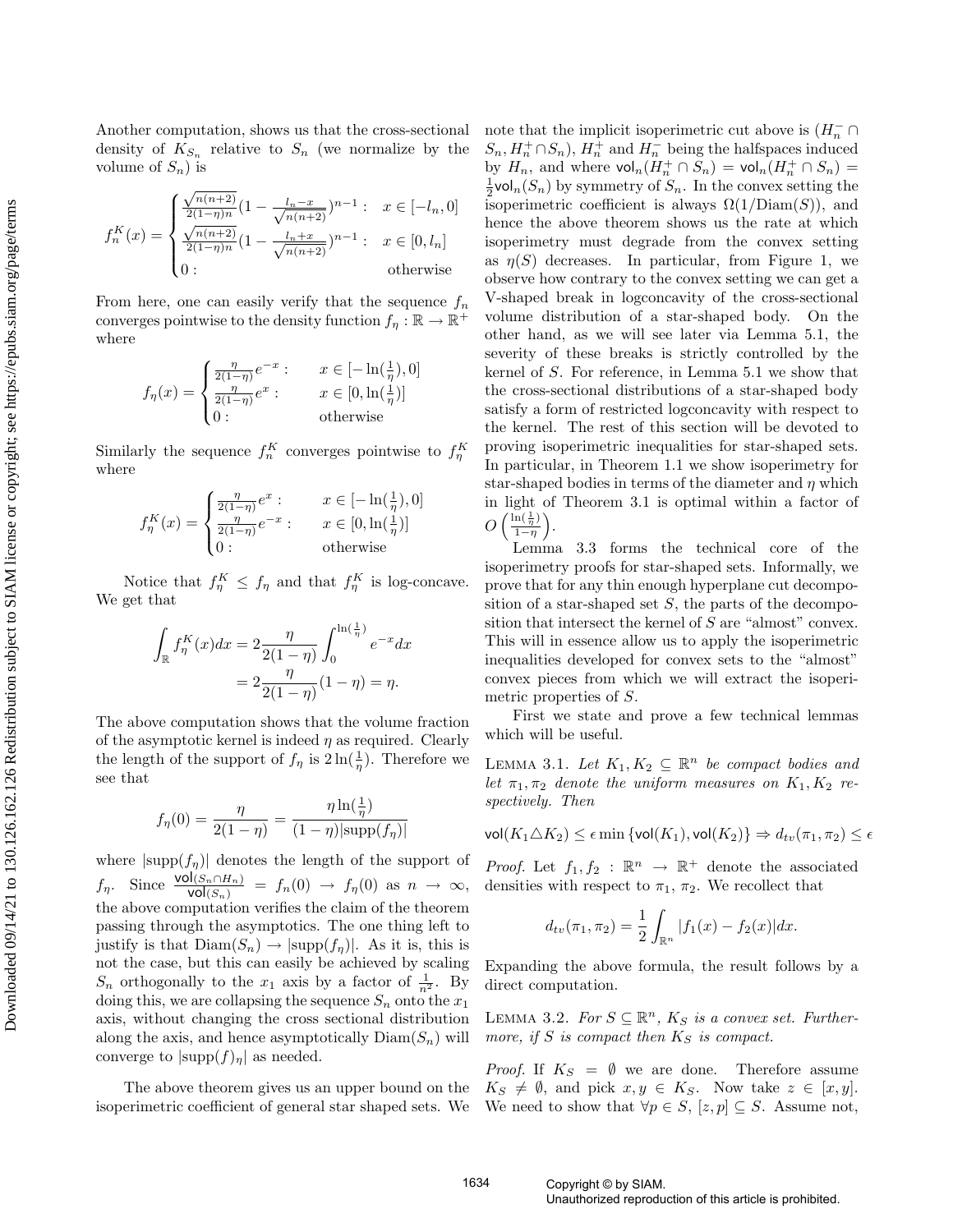then there exists  $p \in S$ ,  $q \notin S$ , such that  $q \in [z, p]$ . Since  $x, y \in S$  we have that  $[x, p], [y, p] \subseteq S$ . Furthermore we see that  $q$  is in the interior of the triangle defined by x, y, p. Let  $l(x, q)$  denote the line through x, q. Since q is in the interior of conv.hull  $\{x, y, p\}$  we must have that  $l(x, q)$  intersects the segment  $[y, p]$  in some point r. But now note that  $r \in S$ , since  $r \in [y, p]$ , and by construction  $[x, r] \nsubseteq S$ , a contradiction. This proves the statement.

For the furthermore, we assume that  $S$  is compact. To show that  $K_S$  is compact, we need only show that  $K_S$  is closed. If x is a limit point of  $K_S$ , we have a sequence  ${x_i}_{i=1}^{\infty} \subseteq K_S$  converging to x. Now take any point  $p \in S$ . We see that  $[x_i, p] \subseteq S$  for all  $i \geq 1$ , and we note that the sequence of line segments  $[x_i, p]$  converge to  $[x, p]$  as  $i \to \infty$ . By compactness of S, we have that the limit segment  $[x, p]$  is indeed contained in S. Since this holds for all p, we see that  $x \in K_S$  as needed.

LEMMA 3.3. Let S be a star-shaped body with  $\eta(S) > 0$ , and let  $(S_1, S_3, S_2)$  denote a measurable partition of S where  $vol(S_1)$ ,  $vol(S_2) > 0$ . Then for every  $\epsilon > 0$ , there exists a decomposition  $P$  of  $S$  such that

1. 
$$
\forall P \in \mathcal{P}
$$
,  $\text{vol}(S_1 \cap P) \text{vol}(S_2) - \text{vol}(S_1) \text{vol}(S_2 \cap P) = 0$ .

2.  $\exists N \subseteq \mathcal{P}$  such that

(a) 
$$
\sum_{P \in N} \frac{\text{vol}(P)}{\text{vol}(S)} \ge (1 - \epsilon) \eta(S)
$$

(b)  $\forall P \in N$ , P is  $\epsilon$ -convex, i.e., there exists  $P' \subseteq$  $\mathbb{R}^n$  a convex body, such that  $vol(P \triangle P') \leq$  $\epsilon$  min {vol(P), vol(P')}.

Proof. [Proof of Lemma 3.3 (Near Convex Decomposition)] First we will show that we can find subset  $K_S^r \subseteq$  $K_S$  that takes up most and the kernel and that lies deep inside it, i.e. that  $K_S^r + \mathbb{B}_n(0,r) \subseteq K_S$ . Formally, let  $K_S^r = \{x : \mathbb{B}_n(x,r) \subseteq K_S\}$  where  $r > 0$ . Let  $K_S^{\circ}$  denote the interior of  $K_S$ . We note that  $K_S^{\circ} = \bigcup_{i=1}^{\infty} K_S^{\frac{1}{i}}$ . By the continuity of measure, there exists a positive integer j, such that for  $\epsilon_0 = \frac{1}{j}$ , vol $(K_S^{\epsilon_0}) \geq (1 - \epsilon)$ vol $(K_S^{\circ})$ . Since  $K_S$  is convex, we know that  $vol(K_S^{\circ}) = vol(K_S)$ and hence

$$
\frac{\text{vol}(K_S^{\epsilon_0})}{\text{vol}(S)} \ge \frac{(1-\epsilon)\text{vol}(K_S)}{\text{vol}(S)} = (1-\epsilon)\eta(S)
$$
  
Let  $f: \mathbb{R}^n \to \mathbb{R}$  be

$$
f(x) = \text{vol}(S_2)1_{S_1}(x) - \text{vol}(S_1)1_{S_2}(x)
$$

where  $1_{S_1}, 1_{S_2}$  are the indicator functions for  $S_1$  and S<sub>2</sub> respectively. We note that  $\int_S f = \text{vol}(S_2)\text{vol}(S_1)$  – vol $(S_1)$ vol $(S_2) = 0$ . By Theorem 2.1, for every  $\epsilon_1 > 0$ , there exists an  $\epsilon_1$ -thin decomposition  $\mathcal{P}_{\epsilon_1}$  of S such that



Figure 2: P is  $\epsilon$ -convex

each part  $P \in \mathcal{P}$  is obtained by successive half space cuts from S and  $\int_P f dx = 0$ . We note that the condition  $\int_P f dx = 0$  immediately implies condition (1) for  $\mathcal{P}_{\epsilon_1}$ . For the time being we will assume that  $\epsilon_1 < \frac{1}{2}\epsilon_0$  and determine its exact value later.

Let  $N = \{P : P \in \mathcal{P}_{\epsilon_1}, P \cap K_S^{\epsilon_0} \neq \emptyset\}$ . Since  $\mathcal{P}_{\epsilon_1}$  is a decomposition of S, we note that  $\bigcup_{P \in N} P \supseteq K_S^{\epsilon_0}$  and hence

$$
\frac{\sum_{P \in N} \mathsf{vol}(P)}{\mathsf{vol}(S)} = \frac{\mathsf{vol}(\cup_{P \in N} P)}{\mathsf{vol}(S)} \geq \frac{\mathsf{vol}(K_S^{\epsilon_0})}{\mathsf{vol}(S)} \geq (1-\epsilon)\eta(S)
$$

We will now show that for an appropriately chosen  $\epsilon_1$  every  $P \in N$  is  $\epsilon$ -convex. Our strategy is as follows. We analyze a minimal cylinder C of radius  $\epsilon_1$  containing P, which exists by our assumption on  $\mathcal{P}_{\epsilon_1}$ . We will use the fact that  $P$  contains a point deep inside the kernel to show that a subcylinder  $C'$  of  $C$  is fully contained inside S. Lastly we will show that  $P' = C' \cap P$  is a convex body whose volume is at least a  $(1 - \epsilon)$  fraction of the volume of P.

Take  $P \in N$ . Let C be the cylinder of radius at most  $\epsilon_1$  and let  $L \subseteq C$  denote the axis of C. Without loss of generality, we may assume that  $L$  is a subset of the  $x_1$  axis, i.e.

$$
C = \left\{ x : x \in \mathbb{R}^n, a \le x_1 \le b, \sum_{i=2}^n x_i^2 \le \epsilon_1^2 \right\}.
$$

By assumption, we have that  $P \cap K_S^{\epsilon_0} \neq \emptyset$ , so pick  $c \in P \cap K_S^{\epsilon_0}$ . Since  $\epsilon_1 < \frac{1}{2} \epsilon_0$ , there exists  $d \in L$ such that  $\|\tilde{c} - d\| \leq \epsilon_1 < \frac{1}{2}\epsilon_0$ . Hence  $\mathbb{B}_n(c, \epsilon_0) \subseteq$  $K_S \Rightarrow \mathbb{B}_n(d, \frac{\epsilon_0}{2}) \subseteq K_S$ . Let  $\delta = \frac{1}{2} \epsilon_0$ . Without loss of generality, we may assume that  $d = 0$ . Furthermore, by choosing  $a, b$  minimal subject to containing  $P$ , we may assume there exist points  $v, w \in P$  such that  $v_1 = a$  and  $w_1 = b$ . By possibly rotating C, we may assume that  $v = (a, r, 0, \ldots, 0)$  where  $0 \le r \le \epsilon_1$ . By assumption on d, we know that  $t = (0, -\delta, 0, \ldots, 0) \in$ K<sub>S</sub>. Therefore the line segment  $[v, t] \subseteq S$ . By a simple computation, we see that  $[v, t]$  intersects the  $x_1$  axis at  $v' = (\frac{\delta}{r+\delta}a, 0, \ldots, 0)$ . Since  $0 \in K_S$ , we also have Uniter reproduction of the subsection of the control of the control of the subject of the subject of the subject of the subject of the subject of the subject of the subject of the subject of the subject of the subject of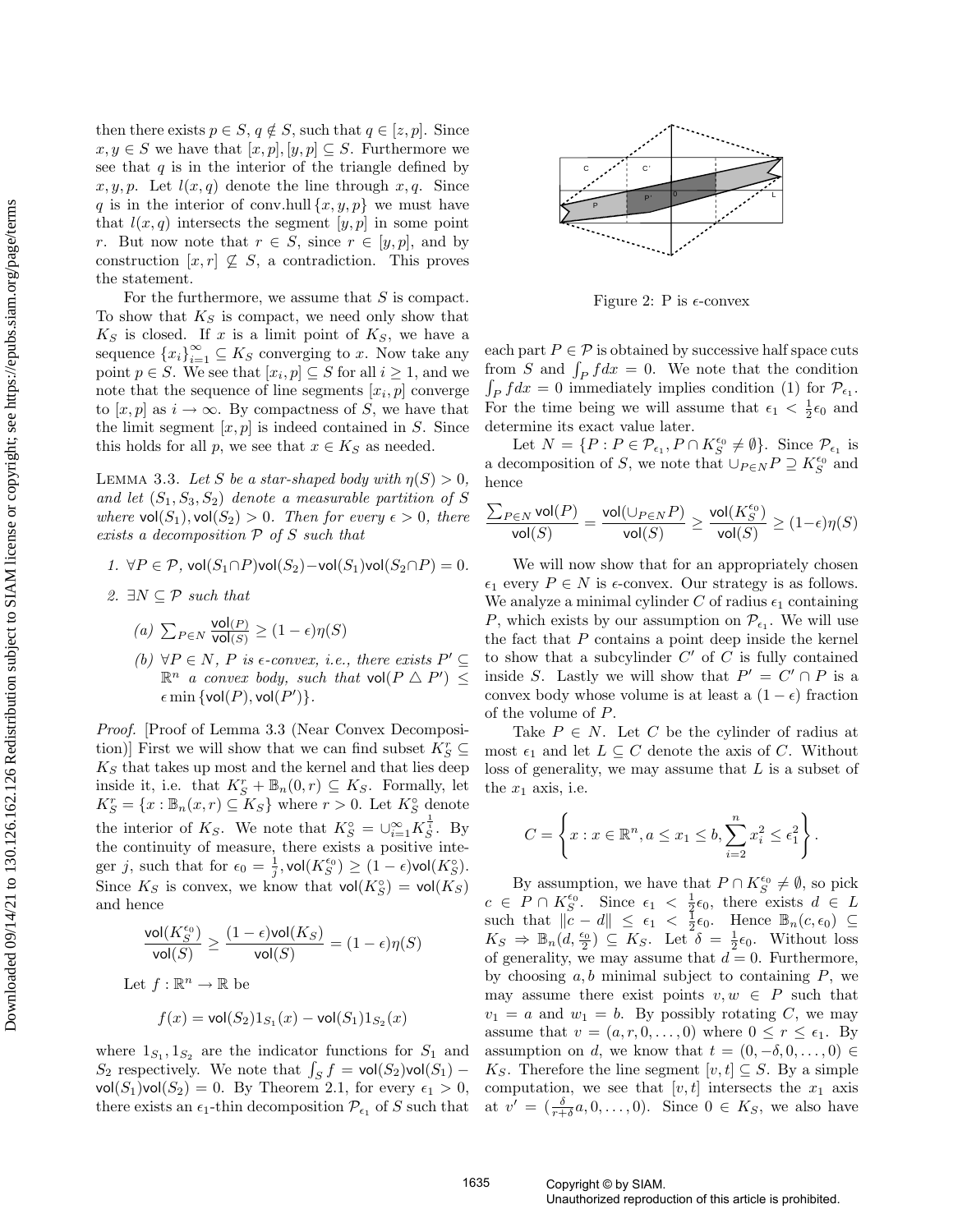that  $[v',0] \in S \Rightarrow v^* = (\frac{\delta}{\epsilon_1+\delta}a,0,\ldots,0) \in S$ . By symmetric reasoning with respect to  $w$ , we have that  $w^* = (\frac{\delta}{\epsilon_1 + \delta}b, 0, \dots, 0) \in S.$ Now, consider the subcylinder

 $C' =$  $\sqrt{ }$  $x:\frac{\delta-\epsilon_1}{\delta}$  $\frac{\delta - \epsilon_1}{\delta + \epsilon_1} a \leq x_1 \leq \frac{\delta - \epsilon_1}{\delta + \epsilon_1}$  $\frac{\delta - \epsilon_1}{\delta + \epsilon_1} b, \sum_{i=2}^n$  $i=2$  $x_i^2 \leq \epsilon_1^2$  $\mathcal{L}$ .

LEMMA 3.4.  $C' \subseteq S$ .

*Proof.* Take  $x \in C'$ . By symmetry we may assume that  $x = (e, f, 0, \ldots, 0)$  where  $0 \le e \le \frac{\delta - \epsilon_1}{\delta + \epsilon_2} b$  and  $0 \le f \le \epsilon_1$ . Now examine the line  $l(x, w^*)$ . A simple computation reveals that  $l(x, w^*)$  intersects the  $x_2$  axis at the point  $x^* = (0, \frac{\delta b}{\delta b - (\delta + \epsilon_1)e} f, 0, \ldots).$  Now we note that

$$
\frac{\delta b}{\delta b - (\delta + \epsilon_1)e} f \le \frac{\delta b}{\delta b - (\delta + \epsilon_1)e} \epsilon_1
$$

$$
\le \frac{\delta b}{\delta b - (\delta + \epsilon_1)\frac{\delta - \epsilon_1}{\delta + \epsilon_1}b} \epsilon_1
$$

$$
= \frac{\delta b}{\epsilon_1 b} \epsilon_1 = \delta.
$$

Therefore by assumption on d we know that  $x^* \in K_S$ . Since  $x \in [x^*, w^*]$ , we have that  $x \in S$  as needed.

Now define  $P' := P \cap C'$ .

LEMMA 3.5.  $P'$  is convex.

*Proof.* To see this note that  $P$  is obtained from  $S$  via halfspace cuts, i.e.  $P = S \bigcap_{i=1}^{m} H_i$  where each  $H_i$ denotes a halfspace. Now we see that

$$
P' = P \cap C' = S \cap C' \bigcap_{i=1}^{m} H_i = C' \bigcap_{i=1}^{m} H_i
$$

since  $C' \subseteq S$ . Since the intersection of convex sets is convex, we have that  $P'$  is convex as needed.

Now note that  $P \triangle P' = P \setminus P' = P \setminus C'$ . We will now show that for an appropriate choice of  $\epsilon_1$ , depending only on  $\delta$  and  $\epsilon$ , we have that  $P \Delta P' \leq \epsilon \text{vol}(P')$  which will prove that P is indeed  $\epsilon$ -convex. In fact, letting  $P_+ = P \cap \{x : x_1 \ge 0\}$ ,  $P'_+ = P \cap \{x : x_1 \ge 0\}$ , we will prove that

$$
\mathsf{vol}(P_+ \bigtriangleup P'_+) \le \epsilon \mathsf{vol}(P'_+)
$$

By symmetry, the same inequality will follow for the  $x_1 \leq 0$  side, and by summing up the two inequalities the result follows.

Let  $S(t) = \{x : x \in P_+, x_1 = t\}$ , and  $s(t) =$ vol<sub>n-1</sub> $(S(t))$ . Now let  $b' = \frac{\delta - \epsilon_1}{\delta + \epsilon_1}b$  and let  $t^* =$   $\operatorname{argmax}_{b' \leq t \leq b} s(t)$ . We have that

$$
\mathsf{vol}_n(P_+ \setminus C') = \int_{b'}^b s(t)dt \le \int_{b'}^b s(t^*)dt
$$
  
=  $(b - b')s(t^*) = \left(\frac{2\epsilon_1}{\delta + \epsilon_1}\right)bs(t^*).$ 

Now by construction the section  $S(0) \subseteq K_S$ . We claim that  $S(0) \subseteq K_{P_+}$ . Take  $x \in S(0)$  and  $y \in P_+$ . Since  $x \in K_S$ , we have that  $[x, y] \subseteq S$ . Now  $P_+ = S \bigcap_{i=1}^m H_i$ . Clearly  $x, y \in P \Rightarrow x, y \in H_i$ , for  $1 \leq i \leq m$ . Furthermore, since each  $H_i$  is convex, we have that  $[x, y] \subseteq H_i$ . Therefore  $[x, y] \subseteq P_+$  as needed. Choose  $\alpha \in [0,1]$  such that  $(1 - \alpha)0 + \alpha t^* = b'$ . Since  $S(0) \subseteq K_{P_+}$ , we see that Unauthorized reproduction of this article is prohibited. Downloaded 09/14/21 to 130.126.162.126 Redistribution subject to SIAM license or copyright; see https://epubs.siam.org/page/terms

$$
(1 - \alpha)S(0) + \alpha S(t^*) \subseteq S(b')
$$

Therefore by the Brunn-Minkowski inequality, we have that

$$
s(b') \ge ((1 - \alpha) \text{vol}_{n-1}(S(0))^{\frac{1}{n-1}}
$$
  
+  $\alpha \text{vol}_{n-1}(S(t^*))^{\frac{1}{n-1}})^{n-1}$   

$$
\ge \alpha^{n-1} \text{vol}_{n-1}(S(t^*)) \ge \left(\frac{\delta - \epsilon_1}{\delta + \epsilon_1}\right)^{n-1} s(t^*)
$$

Since  $P'_{+}$ is convex we note that conv.hull  $\{0, S(b')\} \subseteq P'_{+}$  and hence

$$
\mathsf{vol}_n(P'_+) \ge \mathsf{vol}_n \left(\text{conv.hull} \left\{0, S(b')\right\}\right)
$$

$$
= \frac{1}{n} b's(b') \ge \frac{1}{n} \left(\frac{\delta - \epsilon_1}{\delta + \epsilon_1}\right)^n bs(t^*).
$$

Now by choosing  $\epsilon_1$  small enough such that

$$
\left(\frac{2\epsilon_1}{\delta+\epsilon_1}\right)\leq \epsilon\frac{1}{n}\left(\frac{\delta-\epsilon_1}{\delta+\epsilon_1}\right)^n,
$$

we get that  $\text{vol}(P_+ \bigtriangleup P'_+) \leq \epsilon \text{vol}_n(P'_+)$  as needed.

Using the above lemma, we now prove Theorem 1.1.

Proof. [Proof of Theorem 1.1 (Diameter isoperimetry)] Let  $(S_1, S_3, S_2)$  be a measurable partition of S. Without loss of generality we may assume that  $\text{vol}(S_1) \leq \text{vol}(S_2)$ . Let  $\alpha = \frac{\text{vol}(S_1)}{\text{vol}(S_2)}$  $\frac{{\rm vol}(S_1)}{{\rm vol}(S_2)}$ , where we see that  $\alpha \leq 1$ . Our goal is now to show that  $vol(S_3)$  is "large" with respect to vol $(S_1)$ . Note that

$$
\mathsf{vol}(S) \geq \mathsf{vol}(S_1) + \mathsf{vol}(S_2) = \frac{\alpha+1}{\alpha} \mathsf{vol}(S_1)
$$

implies that

$$
\frac{\alpha}{\alpha+1}\text{vol}(S)\geq \text{vol}(S_1)
$$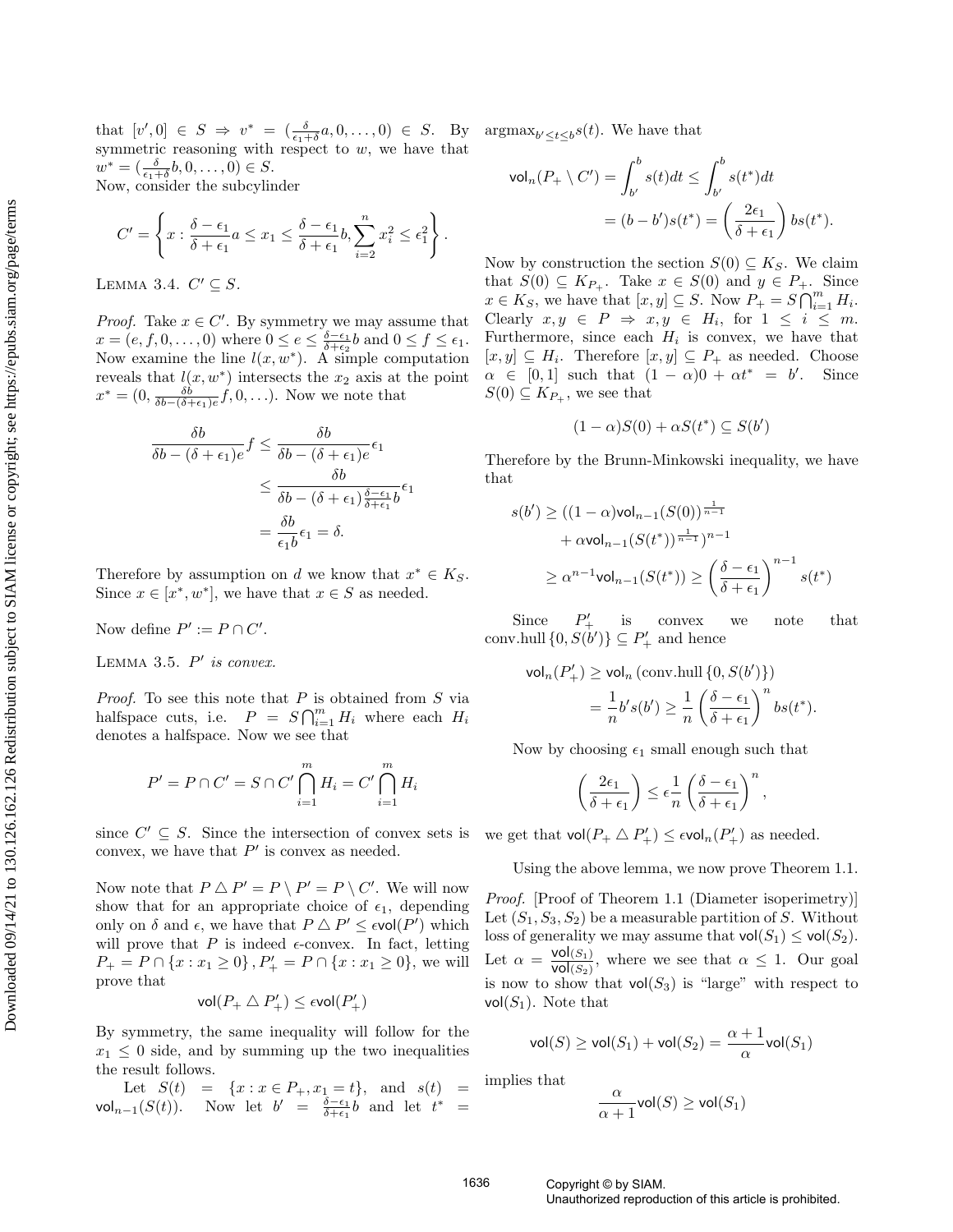Let  $\mathcal{P}_{\epsilon}$  be the decomposition of S with respect to  $(S_1, S_3, S_2)$  as defined in Lemma 3.3 with parameter  $\epsilon$ .  $\left\{P : P \in N, \mathsf{vol}(S_1 \cap P) \geq \frac{1}{2} \frac{\alpha}{\alpha+1} \mathsf{vol}(P)\right\}$  and  $N_-=N \setminus$ Let N denote the set of  $\epsilon$ -convex needles. Let  $N_+$  =  $N_+$ . Since  $N = N_+ \cup N_-$  and by assumption on N

$$
\sum_{P\in N}\frac{\textrm{vol}(P)}{\textrm{vol}(S)}\geq (1-\epsilon)\eta(S)
$$

we must have that either

(a) 
$$
\sum_{P \in N_-} \frac{\text{vol}(P)}{\text{vol}(S)} \ge \frac{1}{2} (1 - \epsilon) \eta(S) \quad \text{or}
$$
  
(b) 
$$
\sum_{P \in N_+} \frac{\text{vol}(P)}{\text{vol}(S)} \ge \frac{1}{2} (1 - \epsilon) \eta(S).
$$

Assume first that  $(a)$  is true. We will show that  $S_1$  and  $S_2$  take up a small fraction of most partition parts and that consequently  $S_3$  must take up a large fraction of S. Take  $P \in N^-$ , and let  $S_1^P = S_1 \cap P, S_2^P =$  $S_2 \cap P, S_3^P = S_3 \cap P$ . By assumption on  $\mathcal{P}_{\epsilon}$  we know that  $\text{vol}(S_1^P) = \alpha \text{vol}(S_2^P)$ . Therefore we have that

$$
\text{vol}(S_1^P) + \text{vol}(S_2^P) = \frac{\alpha+1}{\alpha}\text{vol}(S_1^P) \le \frac{1}{2}\text{vol}(P)
$$

by assumption on  $N^-$ . Since  $vol(S_1^P) + vol(S_2^P) +$  $\mathsf{vol}(S_3^P)$  =  $\mathsf{vol}(P)$ , we must have that  $\mathsf{vol}(S_3^P)$   $\geq$  $\frac{1}{2}$ vol $(P)$ . Therefore, we have that

$$
\frac{\mathrm{vol}(S_3)}{\mathrm{vol}(S)} \ge \sum_{P \in N^-} \frac{\mathrm{vol}(S_3^P)}{\mathrm{vol}(S)}
$$
  

$$
\ge \sum_{P \in N^-} \frac{1}{2} \frac{\mathrm{vol}(P)}{\mathrm{vol}(S)} \ge \frac{1}{4} (1 - \epsilon) \eta(S).
$$

Since  $\frac{d(S_1, S_2)}{D} \leq 1$ , this proves the theorem for case  $(a)$ .

Now assume that  $(a)$  is not true. Then we must have that  $(b)$  is true to satisfy our assumption on N. Now take  $P \in N^+$ . Our strategy here will be to derive isoperimetry for  $P$  using the fact that  $P$  is  $\epsilon$ -convex. By approximating the measure of  $P$  by that of its convex approximation, we will derive an isoperimetric inequality for P with an additive error depending on  $\epsilon$ . Since in this case  $S_1$  and  $S_2$  take up a lower bounded fraction of  $P$ , we will be able to transform the additive error into multiplicative error by making  $\epsilon$  sufficiently small. The statement will follow as a result. A. Since  $S = \lambda_0 + 3\lambda_1$  and by an employing on  $\lambda_1$  to  $\lambda_2$  are  $\sqrt{2}$  is  $\sqrt{2}$  and  $\sqrt{2}$  is  $\sqrt{2}$  is  $\sqrt{2}$  is  $\sqrt{2}$  is  $\sqrt{2}$  is  $\sqrt{2}$  is  $\sqrt{2}$  is  $\sqrt{2}$  is  $\sqrt{2}$  is  $\sqrt{2}$  is  $\sqrt{2}$  is  $\sqrt{2}$ 

So let Q be a convex body such that  $vol(P \triangle$  $Q) \leq \epsilon \min \{ \text{vol}(P), \text{vol}(Q) \}.$  We may assume that  $Q \subseteq \text{conv.hull}(P)$ , since otherwise  $Q \cap \text{conv.hull}(P)$ is a convex body and strictly closer to P. Next, since  $Diam(P) = Diam(conv.hull(P))$  we have that  $Diam(Q) \leq Diam(P) \leq Diam(S) = D.$ 

Let  $\pi_P, \pi_Q$  denote the uniform measures on P, Q respectively. Let  $S_1^Q = S_1^P \cap Q$ ,  $S_2^Q = S_2^P \cap Q$  and  $S_3^Q = Q \setminus (S_1^Q \cup S_2^Q)$ . Since  $(S_1^P, S_3^P, S_2^P)$  partition P, we note that  $S_3^Q = (S_3^P \cap Q) \cup (Q \setminus P)$ . Then we have that  $d(S_1^Q, S_2^Q) \ge d(S_1^P, S_2^P) \ge d(S_1, S_2)$ . By lemma 3.1 we know that  $d_{tv}(\pi_Q, \pi_P) \leq \epsilon$ , hence we see that

$$
\pi_Q(S_i^Q) = \pi_Q(S_i^P) \ge \pi_P(S_i^P) - \epsilon \ge \pi_P(S_i^P) - 3\epsilon : i = 1, 2,
$$

and

$$
\pi_Q(S_3^Q) \le \pi_P(S_3^Q) + \epsilon = \pi_P(S_3^Q \cap P) + \epsilon
$$
  
\n
$$
\le \pi_Q(S_3^Q \cap P) + 2\epsilon = \pi_Q(S_3^P) + 2\epsilon
$$
  
\n
$$
\le \pi_P(S_3^P) + 3\epsilon
$$

Since Q is convex, using the isoperimetric inequality proved in [LS93] we have that

$$
\pi_Q(S_3^Q) \ge \frac{d(S_1^Q, S_2^Q)}{\text{Diam}(Q)} \min \left\{ \pi_Q(S_1^Q), \pi_Q(S_2^Q) \right\}
$$
  

$$
\ge \frac{d(S_1, S_2)}{D} \min \left\{ \pi_Q(S_1^Q), \pi_Q(S_2^Q) \right\}
$$

Now bringing the above inequalities together, we get that

$$
\pi_P(S_3^P) + 3\epsilon \ge \frac{d(S_1, S_2)}{D} \min \{ \pi_P(S_1^P) - 3\epsilon, \pi_P(S_2^P) - 3\epsilon \}
$$
  
\n
$$
\Rightarrow
$$
  
\n
$$
\pi_P(S_3^P) \ge \frac{d(S_1, S_2)}{D} \min \{ \pi_P(S_1^P) - 3\epsilon, \pi_P(S_2^P) - 3\epsilon \} - 3\epsilon
$$
  
\n
$$
\Rightarrow
$$
  
\n
$$
\frac{d(S_1, S_2)}{D} \min \{ \pi_P(S_1^P) - 3\epsilon, \pi_P(S_2^P) - 3\epsilon \} - 3\epsilon \}
$$

$$
\pi_P(S_3^P) \ge \frac{d(S_1, S_2)}{D} \left( \pi_P(S_1^P) - 3\epsilon \right) - 3\epsilon
$$

since  $\pi_P(S_1^P) \leq \pi_P(S_2^P)$ . Now choose

$$
\epsilon \le \min\left\{\frac{\epsilon_0}{12}\frac{d(S_1, S_2)}{D} \frac{\alpha}{\alpha+1}, \frac{\epsilon_0}{12} \frac{\alpha}{\alpha+1}\right\}
$$

where  $\epsilon_0 > 0$ . Since  $P \in N^+$  we have that

$$
\mathrm{vol}(S_1^P)\geq \frac{1}{2}\frac{\alpha}{\alpha+1}\mathrm{vol}(P)\Rightarrow \pi_P(S_1^P)\geq \frac{1}{2}\frac{\alpha}{\alpha+1}
$$

Hence  $3\epsilon \leq \frac{\epsilon_0}{4} \frac{\alpha}{\alpha+1} \leq \frac{\epsilon_0}{2} \pi_P(S_1^P)$ . A simple computation now gives us that

$$
\pi_P(S_3^P) \ge (1 - \epsilon_0) \frac{1}{2} \frac{d(S_1, S_2)}{D} \frac{\alpha}{\alpha + 1}
$$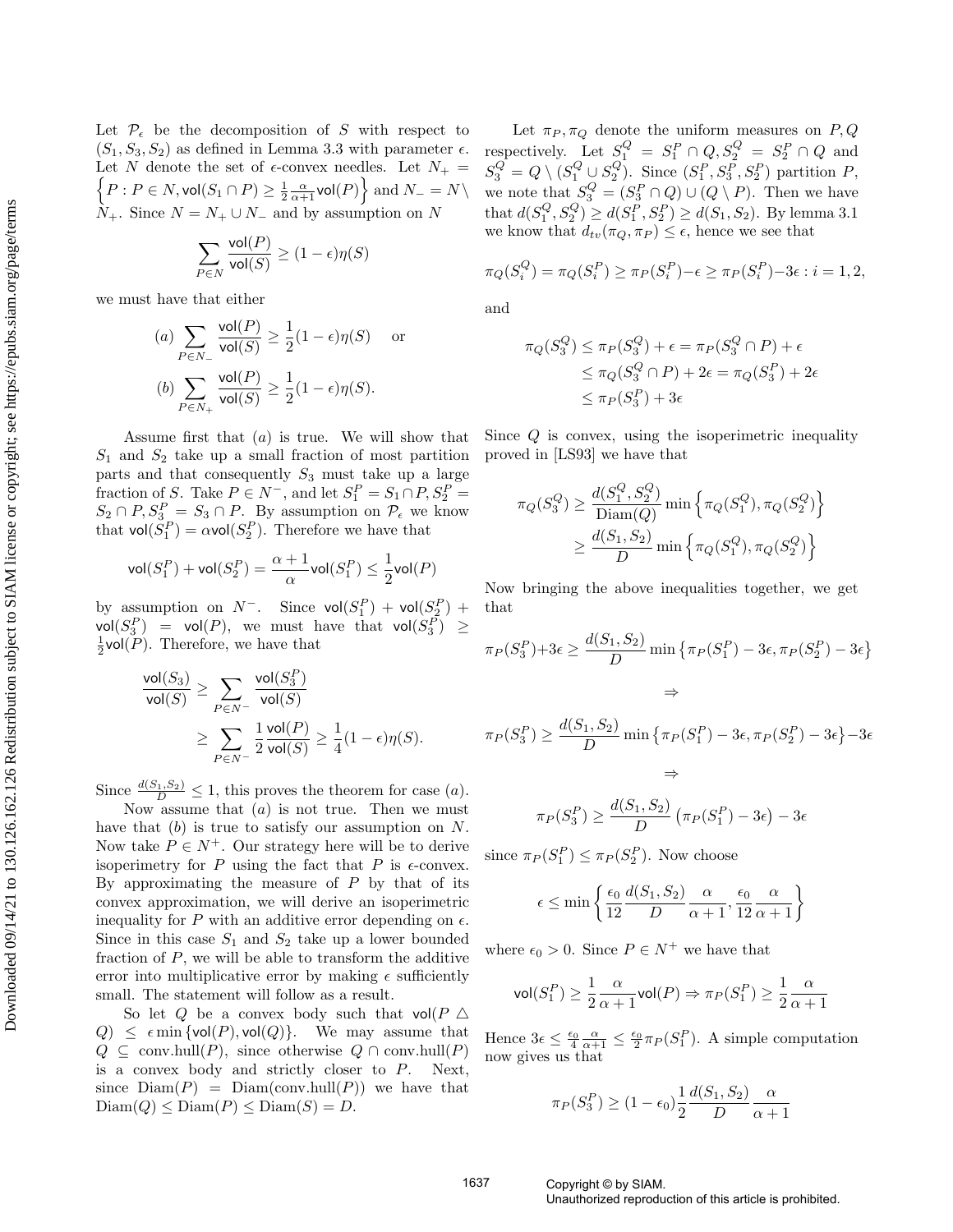Now  $\mathsf{vol}(S_3^P) = \pi_P(S_3^P) \mathsf{vol}(P)$ , so we see that

$$
\begin{aligned} \text{vol}(S_3) &\geq \sum_{P \in N^+} \text{vol}(S_3^P) \\ &\geq (1-\epsilon_0) \frac{1}{2} \frac{d(S_1, S_2)}{D} \frac{\alpha}{\alpha+1} \sum_{P \in N^+} \text{vol}(P) \\ &\geq (1-\epsilon_0) \frac{d(S_1, S_2)}{D} \frac{\alpha}{\alpha+1} (1-\epsilon) \frac{\eta(S)}{2} \text{vol}(S) \\ &\geq (1-\epsilon_0) (1-\epsilon) \frac{\eta(S)}{4D} d(S_1, S_2) \text{vol}(S_1) \end{aligned}
$$

Finally, letting  $\epsilon_0 \rightarrow 0$  yields the result.

The proof of Theorem 1.2 follows a similar proof strategy as Theorem 1.1. We need the following lemma about second moments.

LEMMA 3.6. Let  $f_1, \ldots, f_m : \mathbb{R}^n \to \mathbb{R}^+$  be densities with associated random variables  $X_1, \ldots, X_m$  and centroids  $\mu_1, \ldots, \mu_m$  respectively. Let  $g = \sum_{i=1}^m p_i f_i$  be a mixture of the  $f_i$ s with associated random variable Y and centroid  $\mu$ . Then we have that

$$
\mathsf{E}[\|Y - \mu\|^2] = \sum_{i=1}^m p_i \left( \mathsf{E}[\|X_i - \mu_i\|^2] + \|\mu_i - \mu\|^2 \right)
$$

*Proof.* Since  $g$  is a mixture, we note that

(1) 
$$
\mathsf{E}[\|Y - \mu\|^2] = \sum_{i=1}^m p_i \mathsf{E}[\|X_i - \mu\|^2]
$$

Now  $||X_i - \mu||^2 = \langle X_i - \mu, X_i - \mu \rangle$ . Now we have that

$$
\mathsf{E}[\langle X_i - \mu, X_i - \mu \rangle] = \mathsf{E}[\langle X_i - \mu_i + (\mu_i - \mu), X_i - \mu_i + (\mu_i - \mu) \rangle]
$$

Expanding the above we get

$$
\mathsf{E}[\|X_i - \mu_i\|^2] + 2\mathsf{E}[\langle X_i - \mu_i, \mu_i - \mu \rangle] + \mathsf{E}[\|\mu_i - \mu\|^2] = \mathsf{E}[\|X_i - \mu_i\|^2] + \|\mu_i - \mu\|^2
$$

where the equality holds since  $\mathsf{E}[X_i - \mu_i] = 0$ , and  $\mu_i, \mu_i$ are constant vectors. Plugging the above into (1) yields the result.

Proof. [Proof of Theorem 1.2 (Second moment isoperimetry)] Let  $(S_1, S_3, S_2)$  be the measurable partition of S. We may assume  $\text{vol}(S_1) \leq \text{vol}(S_2)$  and so  $\alpha = \frac{\text{vol}(S_1)}{\text{vol}(S_2)}$  $\frac{{\rm Vol}(S_1)}{{\rm Vol}(S_2)} \leq 1$ . Let  $\mathcal{P}_{\epsilon}$ , N,  $N^+$ , N<sup>-</sup> be defined as in the proof of Theorem 1.1. Again as in Theorem 1.1 we have the cases  $(a)$  and  $(b)$ . If case  $(a)$  occurs, then by the proof of Theorem 1.1 we have that 2.  $(1-x_0)\frac{1}{2} \sum_{i=1}^{\infty} \frac{\cos(ix_0)}{2} - \frac{1}{(1-x_0)^2} \sum_{i=1}^{\infty} \frac{\cos(ix_0)}{2} - \frac{1}{(1-x_0)^2} \sum_{i=1}^{\infty} \frac{\cos(ix_0)}{2} - \frac{1}{(1-x_0)^2} \sum_{i=1}^{\infty} \frac{\cos(ix_0)}{2} - \frac{1}{(1-x_0)^2} \sum_{i=1}^{\infty} \frac{\cos(ix_0)}{2} - \frac{1}{(1-x_0)^2} \sum_{i=1}^{\infty} \$ 

$$
\text{vol}(S_3) \geq \frac{1}{4}(1-\epsilon)\eta(S)\text{vol}(S)
$$

as needed. So we may assume assume that we are in case  $(b)$ , i.e that

$$
\sum_{P \in N_+} \frac{\text{vol}(P)}{\text{vol}(S)} \ge \frac{1}{2} (1 - \epsilon) \eta(S)
$$

Now for each  $P \in \mathcal{P}_{\epsilon}$ , let  $\pi_P$  denote the uniform measure on  $P$ ,  $\mu$  denote the centroid of  $P$ , and let  $M_P = \mathsf{E}_P[\|X - \mu_P\|^2].$  Now we note that  $\pi_S$ , the uniform measure on S, is a mixture of the  $\pi_{PS}$ , i.e.

$$
\pi_S = \sum_{P \in \mathcal{P}_{\epsilon}} \frac{\text{vol}(P)}{\text{vol}(S)} \pi_P
$$

Therefore by Lemma 3.6 we have that

$$
M_S = \sum_{P \in \mathcal{P}_\epsilon} \frac{\text{vol}(P)}{\text{vol}(S)} \left( M_P + \|\mu_P - \mu_S\|^2 \right)
$$
  
 
$$
\geq \sum_{P \in N^+} \frac{\text{vol}(P)}{\text{vol}(S)} M_P.
$$

Let  $V = \sum_{P \in N^+}$  vol(P). By assumption  $V \geq \frac{1}{2}(1 \epsilon$ ) $\eta(S)$ vol $(S)$ , and hence

$$
\sum_{P \in N^{+}} \frac{\text{vol}(P)}{V} M_{P} \le \sum_{P \in N^{+}} \frac{2}{(1 - \epsilon)\eta(S)} \frac{\text{vol}(P)}{\text{vol}(S)} \le \frac{2}{(1 - \epsilon)\eta(S)} M_{S}.
$$

Let  $N^* = \left\{ P : P \in N^+, M_P \leq \frac{4}{(1-\epsilon)\eta(S)} M_S \right\}$ . Since  $\sum_{P \in N^+} \frac{\text{vol}(P)}{V} M_P$  is an average of positive numbers by Markov's inequality we must have that

$$
\sum_{P \in N^*} \text{vol}(P) \ge \frac{1}{2}V \ge \frac{1}{4}(1-\epsilon)\eta(S) \text{vol}(S)
$$

Now take  $P \in N^*$ . By assumption on  $N^* \subseteq$ N, there exists Q a convex body such that  $vol(P \triangle$  $Q) \leq \epsilon \min \{ \text{vol}(P), \text{vol}(Q) \}.$  In particular, by the construction of Lemma 3.3 we may assume that  $Q \subseteq P$ . Let  $\overline{Q} = P \setminus Q$ , and let  $\pi_{\overline{Q}}, \pi_Q$  denote the uniform measures on  $\overline{Q}, \overline{Q}$  respectively. We now see that

$$
\pi_P = \frac{\mathrm{vol}(\bar{Q})}{\mathrm{vol}(P)} \pi_{\bar{Q}} + \frac{\mathrm{vol}(Q)}{\mathrm{vol}(P)} \pi_Q
$$

As done previously above from Lemma 3.6 we readily see that

$$
M_P \ge \frac{\text{vol}(Q)}{\text{vol}(P)} M_Q
$$
  

$$
\Rightarrow \frac{\text{vol}(P)}{\text{vol}(Q)} M_P \ge M_Q
$$

$$
\Rightarrow (1+\epsilon)M_P \geq M_Q.
$$

 $\sqrt{2}$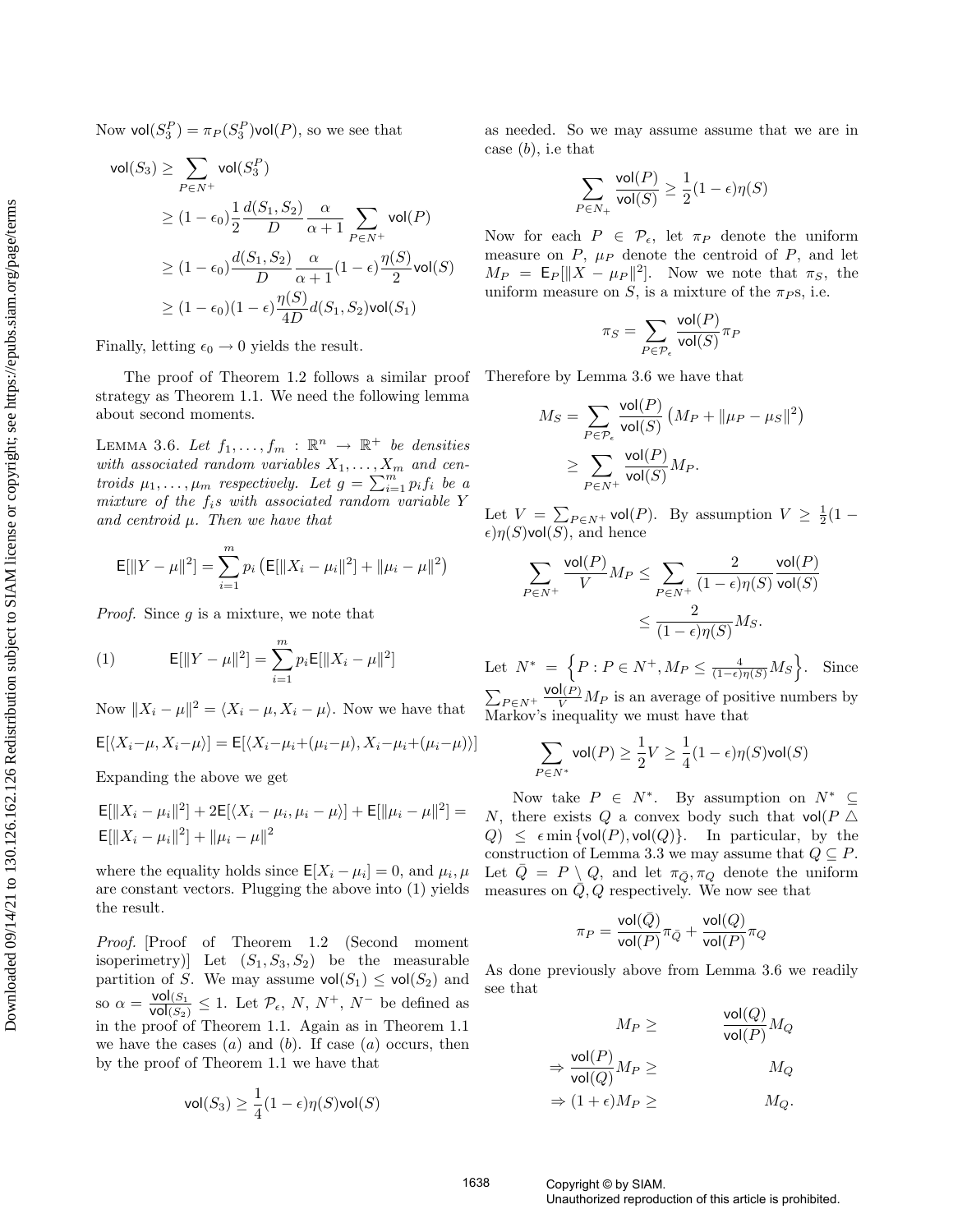As in the proof of Theorem 1.1, let  $S_1^Q = S_1^P \cap Q$ ,  $S_2^Q = S_2^P \cap Q$ , and  $S_3^Q = Q \setminus (S_1^Q \cup S_2^Q)$ . Since Q is a convex set, using the isoperimetric inequality proved in [KLS95] we get that

$$
\pi_Q(S_3^Q) \ge \frac{d(S_1^Q, S_2^Q)}{2\sqrt{M_Q}} \min \left\{ \pi_Q(S_1^Q), \pi_Q(S_2^Q) \right\}
$$
  

$$
\ge \left( \frac{d(S_1, S_2)}{2\sqrt{(1 + \epsilon)M_P}} \right) \min \left\{ \pi_Q(S_1^Q), \pi_Q(S_2^Q) \right\}
$$
  

$$
\ge \left( \frac{d(S_1, S_2)}{\sqrt{\frac{8(1 + \epsilon)M_S}{(1 - \epsilon)\eta(S)}}} \right) \min \left\{ \pi_Q(S_1^Q), \pi_Q(S_2^Q) \right\}
$$

Using the same analysis as in Theorem 1.1, the above inequality gives us that

$$
\pi_P(S_3^P) \ge \left(\frac{d(S_1, S_2)}{\sqrt{\frac{8(1+\epsilon)M_S}{(1-\epsilon)\eta(S)}}}\right) (\pi_P(S_1^P) - 3\epsilon)
$$

Now choose

$$
\epsilon \le \left(\frac{\epsilon_0}{12}\right) \left(\frac{\alpha}{\alpha+1}\right) \min\left\{\frac{d(S_1, S_2)}{\sqrt{\frac{8(1+\epsilon)M_S}{(1-\epsilon)\eta(S)}}}, 1\right\}
$$

for any  $\epsilon_0 > 0$ . By the same analysis as in Theorem 1.1, we get that

$$
\pi_P(S_3^P) \ge \left(\frac{d(S_1, S_2)}{\sqrt{\frac{8(1+\epsilon)M_S}{(1-\epsilon)\eta(S)}}}\right) \left(\frac{(1-\epsilon_0)\alpha}{\alpha+1}\right)
$$

Using the fact that  $\sum_{P \in N^*}$  vol $(P) \geq \frac{1}{4}(1-\epsilon)\eta(S)$  vol $(S)$  Hence, if for each partition element we can show we get that

$$
\pi_Q(S_3^Q) \geq \frac{d(S_1^Q, S_2^Q) \sin \left\{\pi_Q(S_3^Q\right\})}{2\sqrt{M_Q}} \text{ time. First, we extend a lemma from [KLS97] from the following bold local condated condatedof good local codutative. The whole subset of the target blocks of the surface of convex bodies which leads to the case of convex bodies. In2. 
$$
\left(\frac{d(S_1, S_2)}{\sqrt{(1+\epsilon)M_E}}\right) \min \left\{\pi_Q(S_1^Q), \pi_Q(S_2^Q)\right\}
$$
 identical to the case of convex bodies. LEBMAA 4.1. Let  $v_n = \text{vol}_\alpha(\text{B}_n(0,1))$ . Let  $L$  be the same analysis as in Theorem 1.1, the above  $S_L := \{(x, y) : x \in S, y \notin S, ||x - y|| \le r, [x, y] \cap L \neq 1\}$  
$$
\pi_P(S_3^P) \geq \left(\frac{d(S_1, S_2)}{\sqrt{\frac{8(1+\epsilon)}{(1-\epsilon) \rho(S)}}}\right) \left(\pi_P(S_1^P) - 3\epsilon\right)
$$
 *whereable subset of S of the surface of S satisfies* 
$$
\epsilon \leq \left(\frac{\epsilon_0}{2}\right) \left(\frac{\alpha}{\alpha+1}\right) \min \left\{\frac{d(S_1, S_2)}{\sqrt{\frac{8(1+\epsilon)M_E}{(1-\epsilon) \rho(S)}}}\right\} \text{ for any } \alpha > 0.
$$
 By the same analysis as in Theorem 1.1, the above 
$$
S_L := \{(x, y) : x \in S, y \notin S, ||x - y|| \le r, [x, y] \cap L \neq 1\}
$$
 *where the  $2n$ -dimensional measure of S satisfies* 
$$
\epsilon \leq \left(\frac{\epsilon_0}{2}\right) \left(\frac{\alpha}{\alpha+1}\right) \min \left\{\frac{d(S_1, S_2)}{\sqrt{\frac{8(1+\epsilon)M_E}{(1-\epsilon) \rho(S)}}}\right\} \text{ for any } \alpha > 0.
$$
 By the same analysis as in Theorem 1.1, we get that\n
$$
\pi_P(S_3^P) \geq \left(\frac{d(S_1, S_2)}{\sqrt{\frac{8(1+\epsilon)M_E}{(1-\epsilon) \rho(S)}}}\right) \left(\frac{(1-\epsilon
$$
$$

Finally, letting  $\epsilon_0 \rightarrow 0$  yields the result.

### 4 Conductance and mixing time

4.1 Local Conductance. Ball walk on star-shaped bodies could potentially get stuck in points with very low local conductance. Here we prove that most of the points in a star-shaped body have good local conductance. First, we extend a lemma from [KLS97] from convex bodies to star-shaped bodies which leads to the proof of good local conductance. The proof is essentially identical to the case of convex bodies.

LEMMA 4.1. Let  $v_n = \text{vol}_n(\mathbb{B}_n(0, 1)).$  Let L be a measurable subset of the surface of a star-shaped set S in  $\mathbb{R}^n$  and let

$$
S_L := \{(x, y) : x \in S, y \notin S, ||x - y|| \le r, [x, y] \cap L \neq \emptyset\}.
$$

Then the 2n−dimensional measure of  $S_{\partial S}$  for any measurable subset ∂S of the surface of S satisfies

$$
\mathrm{vol}(S_{\partial S}) \geq r\left(\frac{v_{n-1}}{v_n(n+1)}\right)\mathrm{vol}(\mathbb{B}_n(0,r))\mathrm{vol}_{n-1}(\partial S)
$$

Proof. [Proof of Lemma 4.1 (Measure across surface)] For a measurable partition  $\partial S = \bigcup_{i=1}^k L_i$ , by the definition of  $S_L$  we see that

$$
\text{vol}(L) \leq \sum_{i=1}^k \text{vol}(S_{L_i}).
$$

On the other hand, the surface areas are additive i.e.

$$
\text{vol}_{n-1}(L) = \sum_{i=1}^{k} \text{vol}_{n-1}(L_i).
$$

$$
(1) \ \ \text{vol}(S_{L_i}) \le r \left(\frac{v_{n-1}}{v_n(n+1)}\right) \text{vol}(\mathbb{B}_n(0,r)) \text{vol}_{n-1}(L_i),
$$

then we get that

$$
\text{vol}(S_{\partial S}) \leq \sum_{i=1}^{k} \text{vol}_{n-1}(L_i)
$$
\n
$$
\leq \sum_{i=1}^{k} r\left(\frac{v_{n-1}}{v_n(n+1)}\right) \text{vol}(\mathbb{B}_n(0,r)) \text{vol}_{n-1}(L_i)
$$
\n
$$
= r\left(\frac{v_{n-1}}{v_n(n+1)}\right) \text{vol}(\mathbb{B}_n(0,r)) \text{vol}_{n-1}(\partial S).
$$

By standard approximation arguments, we may assume that  $\partial S$  is a piecewise linear n−1-dimensional manifold (i.e.  $\partial S$  is obtained by gluing  $n-1$  dimensional polytopes). Hence, we can partition  $\partial S$  into  $L_1, \ldots, L_k$ where each  $L_i$ ,  $1 \leq i \leq k$  is "flat", i.e. is contained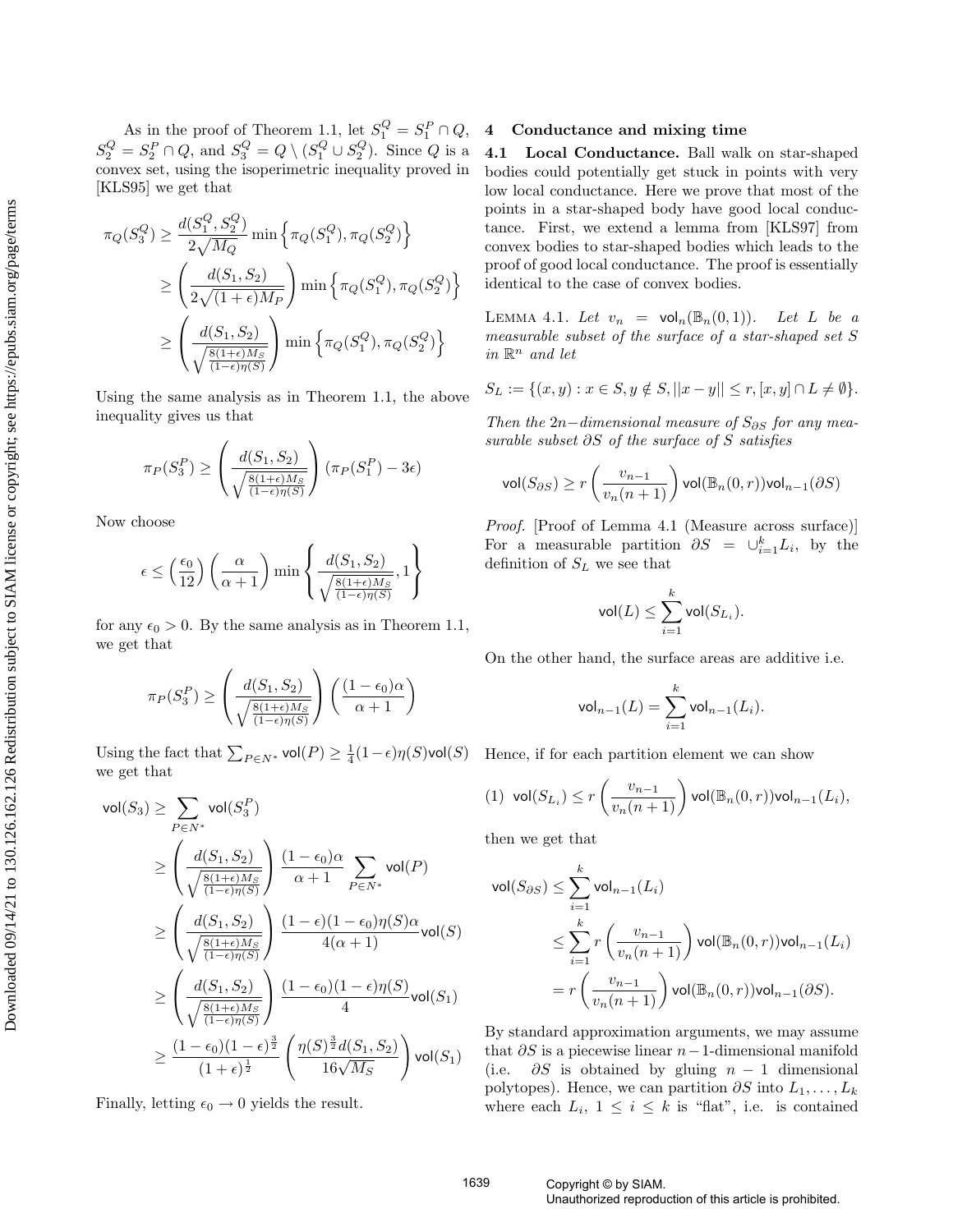inside an  $n-1$  dimensional hyperplane. By the above computations it clearly suffices to prove (1) for each piece of this partition.

Let  $L$  be one of the pieces in this partition, and let H denote the hyperplane containing L. Let  $C(r, t)$ denote the volume of a ball of radius  $r$  intersected with a halfspace at distance  $t$  from the center of the ball. Then we see that

$$
\text{vol}(S_L) = \int_{x:x \in S} \int_{y:(x,y) \in S_L} dy dx
$$
\n
$$
\leq \int_{t=0}^r \int_{\substack{d(x,H)=t \\ d(x,L) \leq r}} \int_{y:(x,y) \in S_L} dy dx dt
$$
\n
$$
\leq \int_{t=0}^r \int_{\substack{d(x,H)=t \\ d(x,L) \leq r}} C(r,t) dx dt
$$

where the last inequality follows since  $L \subseteq H$ . Continuing we see that

Let *H* denote the hyperplane columns *L*. Let 
$$
C(r, t)
$$
 is  
\n
$$
\sum_{i=0}^{\infty} \frac{\sinh(\pi x_i - \pi)}{\sinh(\pi x_i - \pi)} = 1 - \frac{1}{\cos(\beta_0)} \int_{S} \frac{\cos(\mu_0, (x, r)) - \cos(\mu_0, (x, r))}{\cos(\mu_0, (0, r))} = 0
$$
\n
$$
\sum_{i=0}^{\infty} \int_{S(\xi, \mu) = \int_{s(x, \mu) = s}^{\infty} \int_{y(x, \mu) = s}^{\infty} dy dx
$$
\n
$$
= 1 - \frac{\cos(S_{00})}{\cos(S_{00})}
$$
\n
$$
\sum_{i=0}^{\infty} \int_{S(\xi, \mu) = \int_{s(x, \mu) = s}^{\infty} \int_{y(x, \mu) = s}^{\infty} dy dx
$$
\n
$$
= 1 - \frac{\cos(S_{00})}{\cos(S_{00})}
$$
\n
$$
\sum_{i=0}^{\infty} \int_{S(\xi, \mu) = \int_{s(x, \mu) = s}^{\infty} (r, t) dx dt
$$
\nwhere the last inequality follows since  $L \subseteq H$ . Countin -  $1 - (\frac{r\mu_0 - 1}{\mu_0 - 1}) \frac{\omega \omega_{0.1} - (0.8)}{\omega(0.8)}) = 1 - (\frac{r}{\sqrt{\mu_0}}) \frac{\omega_{0.1} - (0.8)}{\omega(0.8)}) = 1 - (\frac{r}{\sqrt{\mu_0}}) \frac{\omega_{0.1} - (0.8)}{\omega(0.8)}) = 1 - (\frac{r}{\sqrt{\mu_0}}) \frac{\omega_{0.1} - (0.8)}{\omega(0.8)}) = 1 - (\frac{r}{\sqrt{\mu_0}}) \frac{\omega_{0.1} - (0.8)}{\omega(0.8)}) = 1 - (\frac{r}{\sqrt{\mu_0}}) \frac{\omega_{0.1} - (0.8)}{\omega(0.8)}) = 1 - (\frac{r}{\sqrt{\mu_0}}) \frac{\omega_{0.1} - (0.8)}{\omega(0.8)}) = 1 - (\frac{r}{\sqrt{\mu_0}}) \frac{\omega_{0.1} - (0.8)}{\omega(0.8)}) = 1 - (\frac{r}{\sqrt{\mu_0}}) \frac{\omega_{0.1} - (0$ 

as needed.

Recall that the local conductance of a point  $x \in S$ is defined as  $l(x) = \frac{\text{vol}(\mathbb{B}_n(x,r) \cap S)}{\text{vol}(\mathbb{B}_n(0,r))}$ .

COROLLARY 4.1. Suppose that  $S$  is a star shaped body with kernel  $K_S$  satisfying  $\mathbb{B}_n(0,1) \subseteq K_S$ . Let X be a random vector uniformly distributed in S. Then  $\lambda = \mathsf{E}[l(X)]$ , the average local conductance of S with respect to ball walk with step size r, is at least

$$
\lambda \ge 1 - \frac{r\sqrt{n}}{2}
$$

Proof. [Proof of Corollary 4.1 (Average Local Conductance)]

$$
\begin{aligned} \lambda &= \frac{1}{\text{vol}(S)}\int_S l(x) = \frac{1}{\text{vol}(S)}\int_S \frac{\text{vol}(\mathbb{B}_n(x,r)\cap S)}{\text{vol}(\mathbb{B}_n(0,r))} dx \\ &= \frac{1}{\text{vol}(S)}\int_S \frac{\text{vol}(\mathbb{B}_n(x,r)) - \text{vol}(\mathbb{B}_n(x,r)\setminus S)}{\text{vol}(\mathbb{B}_n(0,r))} \\ &= 1 - \frac{1}{\text{vol}(S)\text{vol}(\mathbb{B}_n(0,r))}\int_S \text{vol}(\mathbb{B}_n(x,r)\setminus S) \\ &= 1 - \frac{\text{vol}(S_{\partial S})}{\text{vol}(S)\text{vol}(\mathbb{B}_n(0,r))} \\ &\leq 1 - \left(\frac{rv_{n-1}}{v_n(n+1)}\right)\frac{\text{vol}_{n-1}(\partial S)}{\text{vol}(S)} \end{aligned}
$$

where the last equality follows by the definition of  $S_L$ , and the last inequality from the bound in Lemma 4.1. Now for  $n \geq 3$ , we have that

$$
1 - \left(\frac{rv_{n-1}}{v_n(n+1)}\right) \frac{\text{vol}_{n-1}(\partial S)}{\text{vol}(S)} \ge 1 - \left(\frac{r}{2\sqrt{n}}\right) \frac{\text{vol}_{n-1}(\partial S)}{\text{vol}(S)}
$$

The corollary follows once we lower bound the volume of  $S$  in terms of its surface area. Since  $S$  is starshaped and  $0 \in K_S$ , the volume of S can be written as the sum of infinitesimal cones whose apex is at the origin and whose base corresponds to an infinitesimal piece of the boundary of S. The volume of any such cone is simply the base area (surface area on  $\partial S$ ) times the height of the cone divided by n. Since  $\mathbb{B}_n(0,1) \in K_S$ , the hyperplane defined by the base of our infinitesimal cones cannot cut  $\mathbb{B}_n(0,1)$  and hence the height of every cone is at least 1. Summing up the volume of all these cones, we get that

$$
\text{vol}(S) \ge \frac{\text{vol}_{n-1}(\partial S)}{n}
$$

and hence

$$
\lambda \geq 1 - \left(\frac{r}{2\sqrt{n}}\right) \frac{\mathrm{vol}_{n-1}(\partial S)}{\mathrm{vol}(S)} \geq 1 - \frac{r\sqrt{n}}{2}
$$

as needed.

The following lemma is the main result of this section.

LEMMA 4.2. Let  $S \subseteq R^n$  be a star-shaped body with kernel  $K_S$  satisfying  $\mathbb{B}_n(0,1) \subseteq K_S$ . Let r be the stepsize of the ball walk, where  $r < 1/(2\sqrt{n})$ . Define

$$
S_r := \{ x \in S : l(x) \ge \frac{3}{4} \}
$$

Then, we have that

1. vol
$$
(S_r) \ge (1 - 2r\sqrt{n})
$$
vol $(S)$ 

# 1640 Copyright © by SIAM.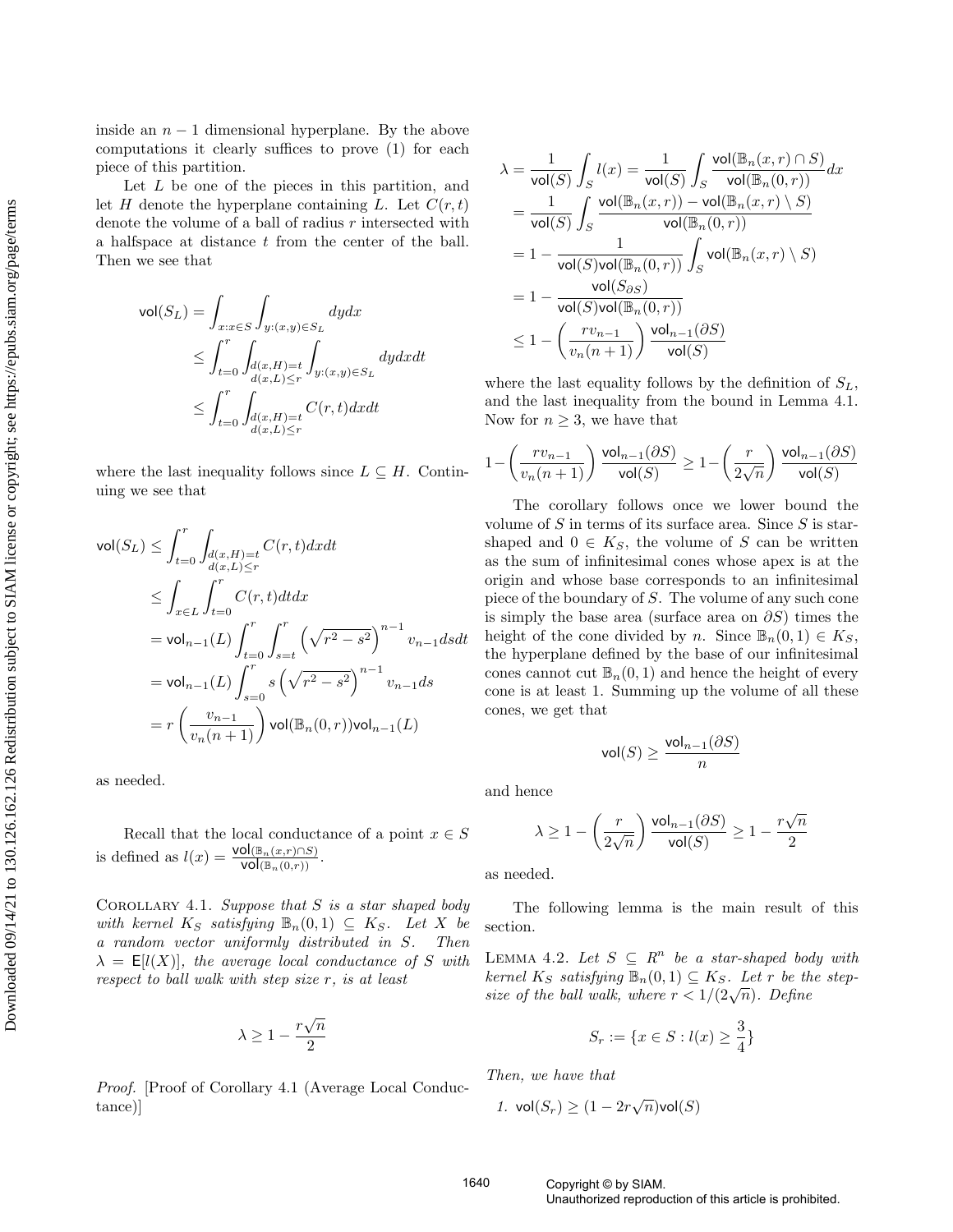### 3.  $S_r$  is star-shaped.

Proof. [Proof of Lemma 4.2 (Body of good local conductance)] Using Corollary 4.1, we get that

$$
\frac{1}{\text{vol}(S)} \int_S (1 - l(x)) dx \ge \left(1 - \frac{r\sqrt{n}}{2}\right) \text{vol}(S)
$$
  
\n
$$
\text{E}(1 - l(X)) \le \frac{r\sqrt{n}}{2}
$$
  
\n
$$
\text{Pr}\left(\frac{\text{vol}(\mathbb{B}_n(x, r) \cap \bar{S})}{\text{vol}(\mathbb{B}_n(0, r))} \ge \frac{1}{4}\right) \le 2r\sqrt{n}
$$
  
\n
$$
\text{Pr}\left(l(x) \ge \frac{3}{4}\right) \ge (1 - 2r\sqrt{n})
$$
  
\n
$$
\frac{\text{vol}(S_r)}{\text{vol}(S)} \ge (1 - 2r\sqrt{n})
$$

Now applying the same argument as above to  $K_S$ , we get that the set  $(K_S)<sub>r</sub>$ , i.e the set of points with local conductance at least 3/4 with respect to the ball walk of step size r on  $K_S$ , satisfies  $vol((K_S)_r) \geq$  $(1 - 2r\sqrt{n})$ vol $(K_S)$ . Clearly, the local conductance of a point  $x \in K_S$  with respect to  $K_S$  is at least its local conductance with respect to S, and hence  $(K_S)_r \subseteq S_r$ . We claim that  $(K_S)_r \subseteq K_{S_r}$ . Take  $x \in (K_S)_r$  and  $y \in S_r$ . Examine  $z = \alpha x + (1 - \alpha)y$  where  $0 \le \alpha \le 1$ . Then we see that

$$
\begin{aligned} &\frac{\mathsf{vol}(\mathbb{B}_n(z,r)\cap S)}{\mathsf{vol}(\mathbb{B}_n(0,r))}\geq\\ &\frac{\mathsf{vol}(\alpha(\mathbb{B}_n(x,r)\cap K_S)+(1-\alpha)(\mathbb{B}_n(y,r)\cap S))}{\mathsf{vol}(\mathbb{B}_n(0,r))}\geq\\ &\frac{\mathsf{vol}(\mathbb{B}_n(x,r)\cap K_S)^\alpha\mathsf{vol}(\mathbb{B}_n(y,r)\cap S)^{1-\alpha}}{\mathsf{vol}(\mathbb{B}_n(0,r))}\geq\frac{3}{4}\end{aligned}
$$

and hence  $z \in S_r$  as needed. Therefore

$$
\text{vol}(K_{S_r}) \ge \text{vol}((K_S)_r) \ge (1 - 2r\sqrt{n})\text{vol}(K_S)
$$

which gives us  $(2)$ . To get  $(3)$ , we note that by our assumption on r, we have that  $vol(K_{S_r}) > 0$  and hence  $K_{S_r}$  non-empty. Therefore  $S_r$  is star-shaped as needed.

4.2 Coupling. In this section, we prove that the one-step distributions of two nearby points in  $S$  with good local conductance are close to each other. This will be crucial for establishing a lower bound on the conductance of the ball walk.

LEMMA 4.3. Let S be a star-shaped body and let  $u, v \in$ S such that  $|u - v| \leq \frac{tr}{\sqrt{n}}$ ,  $l(u)$ ,  $l(v) \geq l$ . Then

$$
d_{TV}(P_u, P_v) \le 1 + t - l
$$

Proof. [Proof of Lemma 4.3 (Coupling lemma)] We prove the inequality in the case when both  $\mathbb{B}_n(u,r)$ and  $\mathbb{B}_n(v,r)$  are contained within S. If not, then the considered case gives an upper bound and hence, we are done. Let  $C(r, t)$  be the volume of a ball of radius  $r$  intersected with a halfspace at distance  $t$  from the origin.

 $d_{TV}$ 

ductance) Using Corollary 41, we get that  
\n
$$
\frac{1}{\text{vol}(S)} \int_S (1-l(x)) dx \geq \left(1-\frac{r\sqrt{n}}{2}\right) \text{vol}(S) \qquad \text{or } \frac{r\ln(\pi s - 1 + \sigma)}{2} \int_{\pi s\in\pi_{\text{tot}}(0,r)} \int_{\pi s\in\pi_{\text{tot}}(0,r)} \int_{\pi s\in\pi_{\text{tot}}(0,r)} \int_{\pi s\in\pi_{\text{tot}}(0,r)} \int_{\pi s\in\pi_{\text{tot}}(0,r)} \int_{\pi s\in\pi_{\text{tot}}(0,r)} \int_{\pi s\in\pi_{\text{tot}}(0,r)} \int_{\pi s\in\pi_{\text{tot}}(0,r)} \int_{\pi s\in\pi_{\text{tot}}(0,r)} \int_{\pi s\in\pi_{\text{tot}}(0,r)} \int_{\pi s\in\pi_{\text{tot}}(0,r)} \int_{\pi s\in\pi_{\text{tot}}(0,r)} \int_{\pi s\in\pi_{\text{tot}}(0,r)} \int_{\pi s\in\pi_{\text{tot}}(0,r)} \int_{\pi s\in\pi_{\text{tot}}(0,r)} \int_{\pi s\in\pi_{\text{tot}}(0,r)} \int_{\pi s\in\pi_{\text{tot}}(0,r)} \int_{\pi s\in\pi_{\text{tot}}(0,r)} \int_{\pi s\in\pi_{\text{tot}}(0,r)} \int_{\pi s\in\pi_{\text{tot}}(0,r)} \int_{\pi s\in\pi_{\text{tot}}(0,r)} \int_{\pi s\in\pi_{\text{tot}}(0,r)} \int_{\pi s\in\pi_{\text{tot}}(0,r)} \int_{\pi s\in\pi_{\text{tot}}(0,r)} \int_{\pi s\in\pi_{\text{tot}}(0,r)} \int_{\pi s\in\pi_{\text{tot}}(0,r)} \int_{\pi s\in\pi_{\text{tot}}(0,r)} \int_{\pi s\in\pi_{\text{tot}}(0,r)} \int_{\pi s\in\pi_{\text{tot}}(0,r)} \int_{\pi s\in\pi_{\text{tot}}(0,r)} \int_{\pi s\in\pi_{\text{tot}}(0,r)} \int_{\pi s\in\pi_{\text{tot}}(0,r)} \int_{\pi s\in\pi_{\text{tot}}(0,r)} \int_{\pi s\
$$

4.3 Conductance. Now, we bound the s−conductance of the ball walk on a star-shaped body.

LEMMA 4.4. Let  $S \subseteq \mathbb{R}^n$  be a star-shaped body of diameter D with kernel  $K_S$  satisfying  $\mathbb{B}_n(0,1) \subseteq K_S$ . Let  $\eta = \eta(S)$ , i.e. the fraction of vol(S) taken up by the kernel  $K_S$ . Then the ball walk with step-size by the kernet  $\Lambda_S$ . Then the ball walk with<br> $r = s/(4\sqrt{n})$  has s-conductance at least  $\frac{s\eta}{2^{13}nD}$ .

Proof. [Proof of Lemma 4.4 (s-conductance)] By Lemma 4.2, we have that

$$
\text{vol}(S_r) \ge (1 - \frac{s}{2})\text{vol}(S).
$$

Further, the fraction of the volume of the kernel of  $S_r$ is

$$
\eta(S_r) = \frac{\text{vol}(K_{S_r})}{\text{vol}(S)} \ge \frac{(1 - s/2)\text{vol}(K_S)}{\text{vol}(S)} = (1 - \frac{s}{2})\eta
$$

Now, let  $A \cup \overline{A}$  be any partition of S into measurable sets with  $vol(A)$ ,  $vol(A) > s(vol(S))$ . Define sets

$$
A_1:=\{x\in A\cap S_r: P_x(\bar{A})<\frac{1}{16}\}
$$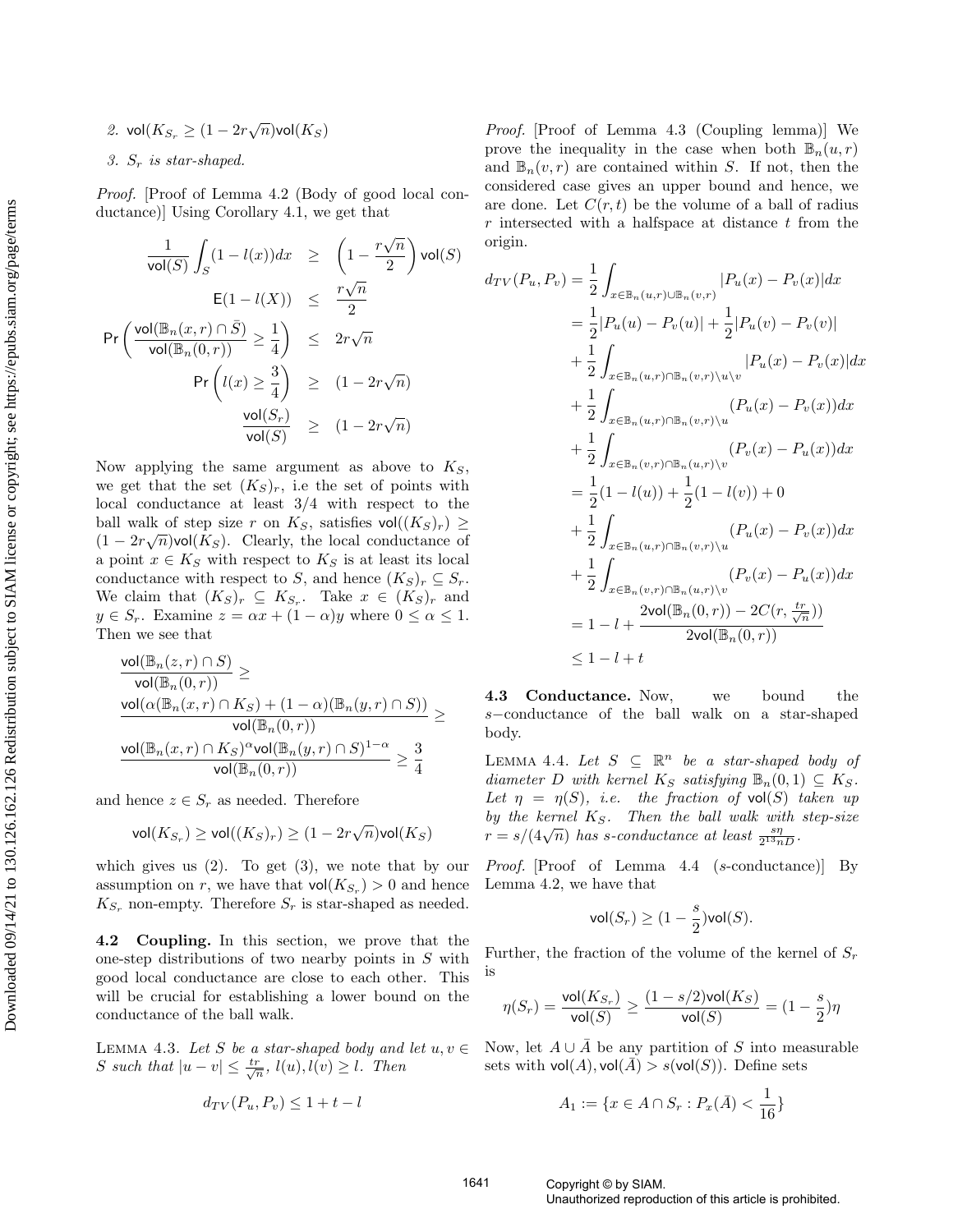$$
A_2 := \{ x \in \bar{A} \cap S_r : P_x(A) < \frac{1}{16} \}
$$
\n
$$
A_3 := S_r \backslash A_1 \backslash A_2
$$

Now, suppose that  $\text{vol}(A_1) \leq \frac{\text{vol}(S)}{3}$ . Then the conductance  $\phi_s(A, \overline{A})$  is at least

$$
\frac{1}{\min\{\mathrm{vol}(A),\mathrm{vol}(\bar{A})\}}\int_{x\in A\cap S_r\backslash A_1}\frac{1}{16}dx
$$

$$
= \frac{1}{\min\{\text{vol}(A),\text{vol}(\bar{A})\}}\frac{1}{16}\text{vol}(A\cap S_r\backslash A_1)
$$

$$
\geq \frac{1}{\min\{\text{vol}(A),\text{vol}(\bar{A})\}}\frac{1}{16}(\text{vol}(A\backslash A_1)-\text{vol}(S\backslash S_r))
$$

$$
\geq \frac{1}{\min\{\text{vol}(A),\text{vol}(\bar{A})\}} \frac{1}{16} (\frac{2}{3} \text{vol}(A) - \frac{s}{2} \text{vol}(S))
$$

$$
\geq \frac{1}{\min\{\text{vol}(A),\text{vol}(\bar{A})\}} \frac{1}{16} \left(\frac{2s}{3}\text{vol}(S) - \frac{s}{2}\text{vol}(S)\right)
$$

$$
\geq \frac{1}{\min\{\text{vol}(A), \text{vol}(\bar{A})\}} \frac{1}{32} \text{vol}(S)
$$
  

$$
\geq \frac{1}{32}
$$

and hence we are done. Therefore, we may assume that vol $(A_1) \ge \frac{\text{vol}(A)}{3}$  and vol $(A_2) \ge \frac{\text{vol}(\bar{A})}{3}$ . Consider  $u \in A_1$  and  $v \in A_2$ . Then,

$$
d_{TV}(P_u, P_v) \ge 1 - P_u(\bar{A}) - P_v(A) > 1 - \frac{1}{8}
$$

Using Lemma 4.3 (t=1/8), we get  $|u - v| \ge \frac{5r}{8\sqrt{n}}$ , and hence,  $d(A_1, A_2) \ge \frac{5r}{8\sqrt{n}}$ . Now, using Theorem 1.1 on the partition  $A_1, A_2, A_3$  of  $S_r$ , we get that

Φ<sup>s</sup> ≥ 1 min{vol(A), vol(A¯)} Z A Px(A¯)dx ≥ 1 2 1 16 vol(A3) min{vol(A), vol(A¯)} ≥ 1 2 5 η(Sr)d(A1, A2) 4D min{vol(A1), vol(A2)} min{vol(A), vol(A¯)} ≥ 1 2 9 η(5r(1 − s/2)) 8 √ nD min{vol(A), vol(A¯)} min{vol(A), vol(A¯)} ≥ 1 2 12 s(1 − s/2)η nD ≥ 1 2 13 sη nD Unauthorized reproduction of this article is prohibited. Downloaded 09/14/21 to 130.126.162.126 Redistribution subject to SIAM license or copyright; see https://epubs.siam.org/page/terms

Using Theorem 1.2, one can derive the following bound by proceeding similarly as in the proof of the above lemma.

LEMMA 4.5. Let  $S \subset \mathbb{R}^n$  be a star-shaped body of diameter D with  $\mathbb{B}_n(0,1) \subseteq K_S$ . Let  $\eta(S) = \eta$ , i.e. the fraction of  $vol(S)$  in the kernel  $K_S$ . Then for the ball walk with radius  $r = s/4\sqrt{n}$ , for any partition  $A, \overline{A}$  of S satisfying  $vol(A)$ ,  $vol(A) > s(vol(S))$ , the s-conductance of A satisfies

$$
\phi_s(A) \geq \frac{\eta}{2^9} \min \left\{ \frac{\text{vol}(S)}{\min \{ \text{vol}(A), \text{vol}(\bar{A}) \}}, \frac{s}{2^7 n} \sqrt{\frac{\eta}{M_S}} \right\}
$$

**4.4** Mixing time Let  $\pi_S$  denote the uniform distribution over the star-shaped body. Let  $\sigma_m$  denote the distribution after *m*-steps of the ball walk on the starshaped body. To relate the s-conductance to the mixing time, we use the following lemma from [LS93].

LEMMA 4.6. Let  $0 \lt s \leq 1/2$  and  $H_s =$  $\sup_{\pi_S(A)\le s} |\sigma_0(A)-\pi_S(A)|$ . Then for every measurable  $A \subseteq \mathbb{R}^n$  and every  $m \geq 0$ ,

$$
|\sigma_m(A)-\pi_S(A)| \leq H_s + \frac{H_s}{s} \left(1 - \frac{\phi_s^2}{2}\right)^m.
$$

*Proof.* (of Theorem 1.3) Suppose  $\sigma_0$  be a starting distribution such that there exists  $M > 0$ ,  $\forall A \subseteq S$ ,  $\sigma_0(A) \leq M\pi_S(A)$ . Now, by definition  $H_s \leq M \cdot s$ . Hence, using Lemma 4.6 and Lemma 4.4,

$$
d_{TV}(\sigma_m, \pi_S) \le M \cdot s + M \left( 1 - \frac{s^2 \eta^2}{2^2 \tau_n^2 D^2} \right)^m
$$
  
 
$$
\le M \cdot s + M e^{-m s^2 \eta^2 / 2^{27} n^2 D^2}.
$$

Replacing s by  $\epsilon/2M$ , for  $m \geq \frac{2^{29}n^2D^2M^2}{\eta^2\epsilon^2} \log \frac{2M}{\epsilon}$ , we have  $d_{TV}(\sigma_m, \pi_S) \leq \epsilon$ .

### 5 Sampling algorithm

To obtain a polynomial-time sampling algorithm we make the additional assumption that we are given an oracle to the kernel of the star-shaped body, a point  $x_0$ in the kernel and parameters r, R such that  $\mathbb{B}_n(x_0,r)$ lies in the kernel and the kernel is contained in a ball of radius R. The sampling algorithm proceeds as follows:

- 1. Use the algorithm of [LV07, LV06a] to find a transformation of the body S into isotropic position and obtain a random point  $x_0$  in  $K_S$ .
- 2. Perform m ball-walk steps from  $x_0$  on the transformed body  $S'$ , for each desired random point.

Clearly, by step 1 above, we have a  $\frac{1}{\eta}$ -warm start for the ball-walk on  $S'$ . Now, by Lemma 4.5, to obtain a bound on the s-conductance, we need an upper bound on the mean square distance  $M_{S'}$  of the body  $S'$ .

We next show that when the kernel is isotropic, the body is not far from isotropic. This will bound  $M_{S'}$ which along with Lemma 4.5 and Lemma 4.6 would prove Theorem 1.4.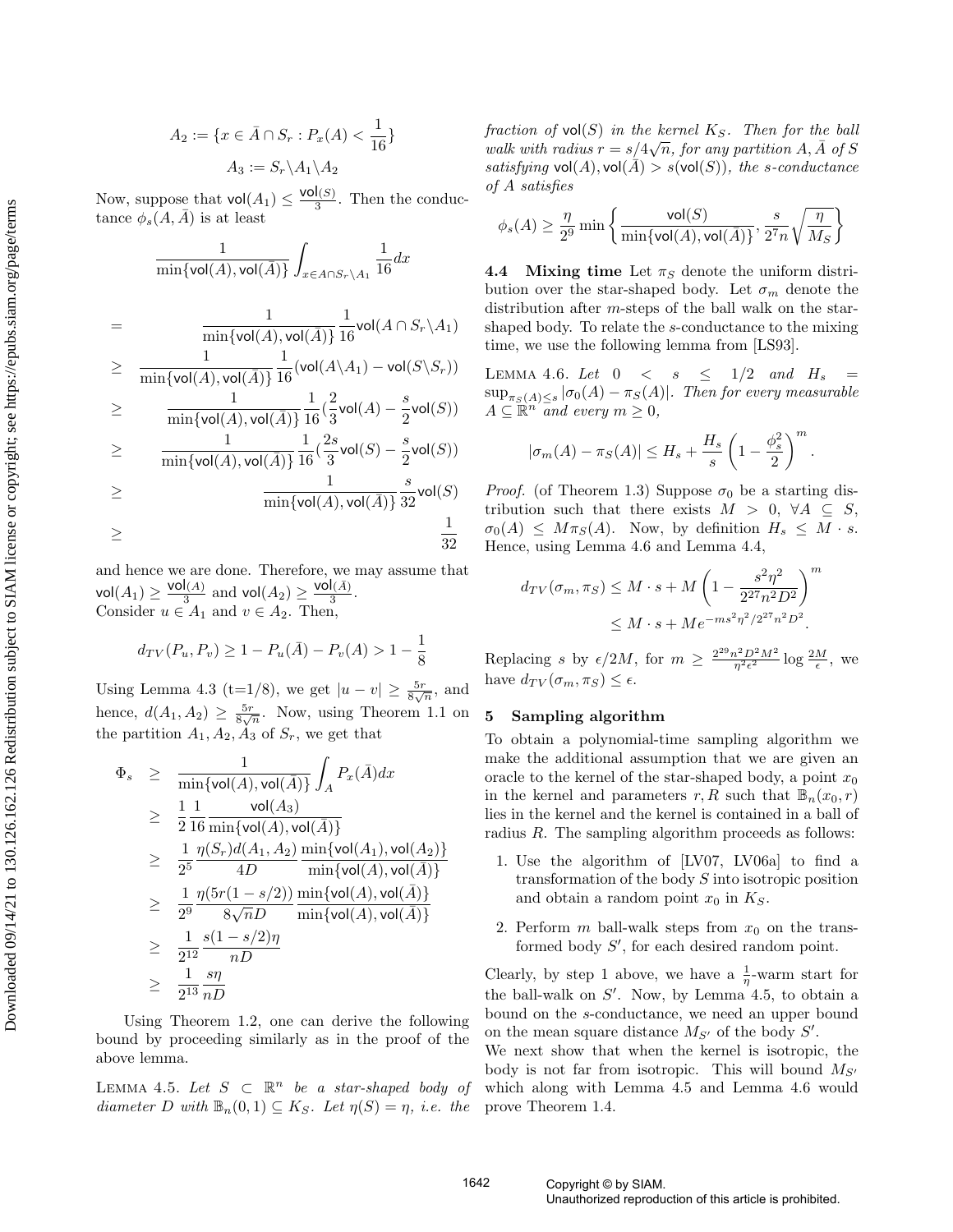LEMMA 5.1. Let S be a star-shaped body and let  $K_S$  be the kernel of S. For a vector  $v \in \mathbb{R}^n$ ,  $||v|| = 1$ , define

$$
f_S(t) = \text{vol}_{n-1}(\left\{x : v^T x = t, x \in \mathbb{R}^n\right\} \cap S) \quad and
$$
  

$$
f_K(t) = \text{vol}_{n-1}(\left\{x : v^T x = t, x \in \mathbb{R}^n\right\} \cap K_S),
$$

the cross-sectional volumes for  $S$  and  $K_S$  in direction v. Then for  $x \in \text{supp}(f_K)$  and  $y \in \text{supp}(f_S)$  and  $\alpha \in [0,1]$ we have that

$$
f_S(\alpha x + (1 - \alpha)y)^{\frac{1}{n-1}} \geq \alpha f_K(x)^{\frac{1}{n-1}} + (1 - \alpha)f_S(y)^{\frac{1}{n-1}}.
$$

Furthermore, for all  $x, y \in \mathbb{R}$  we get that

$$
f_S(\alpha x + (1 - \alpha)y) \ge f_K(x)^{\alpha} f_S(y)^{1 - \alpha}
$$

Proof. [Proof of Lemma 5.1 (Relation between crosssectional volume of kernel and body)] Let  $S(t)$ ,  $K_S(t)$ denote the cross-sections of  $S$  and  $K_S$  in direction v at t. Since  $x \in \text{supp}(f_K)$ ,  $y \in \text{supp}(f_S)$  we have that  $K_S(x), S(y) \neq \emptyset$ . Since  $K_S(x)$  is part of the kernel we have that

$$
\alpha K_S(x) + (1 - \alpha)S(y) \subseteq S(\alpha x + (1 - \alpha)y).
$$

Therefore by the Brunn-Minkowski inequality we have that

$$
\alpha f_K(x)^{\frac{1}{n-1}} + (1 - \alpha) f_S(y)^{\frac{1}{n-1}}
$$
  
\n
$$
\leq \text{vol}_{n-1} (\alpha K_S(x) + (1 - \alpha) K_S(y))^{\frac{1}{n-1}}
$$
  
\n
$$
\leq \text{vol}_{n-1} (S(\alpha x + (1 - \alpha)y))^{\frac{1}{n-1}} = f_S(\alpha x + (1 - \alpha)y)^{\frac{1}{n-1}}
$$

For the furthermore, we note that the statement is trivial if either  $f_K(x) = 0$  or  $f_S(y) = 0$ . Therefore, we may assume that  $x \in \text{supp}(f_K)$ ,  $y \in \text{supp}(f_S)$ . Since the harmonic average is always smaller than the geometric average, the statement follows directly from our first inequality.

LEMMA 5.2. Let  $S \subseteq \mathbb{R}^n$  be a star-shaped body with an isotropic kernel  $K_S$  such that  $\eta = \text{vol}(K_S)/\text{vol}(S)$ . Then, in any direction  $v$ , for a random point  $X$  from  $K_S$ , we have

$$
\mathsf{E}((v^TX)^2) \le \frac{3328}{\eta^2}.
$$

Proof. [Proof of Lemma 5.2 (Second moment of body with isotropic kernel)] Let  $v = (1, 0, \ldots, 0)^T$  w.l.o.g. Consider the cross-sectional density  $f_K$  induced by the kernel along  $v$ . Since  $K_S$  is isotropic, we have that  $f_K(0) \ge \frac{1}{8}$  [LV06b].

Next let  $f$  be the cross-sectional density of the body  $S$  along  $v$ . It follows that

$$
f(0) \geq \eta f_K(0) \geq \frac{\eta}{8}.
$$

Let  $a = \sup \left\{ x : f(x) < \frac{\eta f_K(0)}{2}, x \le 0 \right\}$  and  $b =$  $\inf \left\{ x : f(x) < \frac{\eta f_K(0)}{2}, x \ge 0 \right\}$ . We claim that  $b - a \le$  $\frac{2}{\eta f_K(0)}$ . Suppose not, then

$$
\int_{a}^{b} f(x) dx \ge \frac{\eta f_K(0)}{2} (b - a) > 1.
$$

Now consider a point  $x = tb$  for  $t > 1$ . Then by Lemma 5.1 we have that

$$
f(b) = f\left(\left(1 - \frac{1}{t}\right)0 + \frac{1}{t}x\right) \ge (\eta f_K(0))^{1 - \frac{1}{t}} f(x)^{\frac{1}{t}} \Rightarrow
$$
  

$$
f(b)^t (\eta f_K(0))^{1 - t} \ge f(x) \Rightarrow \eta f_K(0) \left(\frac{f(b)}{\eta f_K(0)}\right)^t \ge f(x)
$$

The same inequality as above can be derived starting from any  $b' > b$ , and since for every such b' we have that  $f(b') < \frac{\eta f_K(0)}{2}$  by continuity we have that for  $t > 1$ 

$$
f(x) \leq \eta f_K(0) \left(\frac{1}{2}\right)^t = \eta f_K(0) e^{-\ln 2t}
$$

By a symmetric argument, the same bound holds for  $x = ta$ . Let  $p = \int_a^b f(x)dx$ . The following calculation gives the result:

$$
\oint_{\frac{5}{2}} f_K(t) = \text{vol}_{n-1}(\{x : v' x = t, x \in \mathbb{R}^n\})
$$
\nthe cross section volume for S and K<sub>0</sub> and  $f_K(t) = \text{vol}_{K(t)}(t) = \text{vol}_{K(t)}(t) = \text{vol}_{K(t)}(t) = \text{vol}_{K(t)}(t) = \text{vol}_{K(t)}(t) = \text{vol}_{K(t)}(t) = \text{vol}_{K(t)}(t) = \text{vol}_{K(t)}(t) = \text{vol}_{K(t)}(t) = \text{vol}_{K(t)}(t) = \text{vol}_{K(t)}(t) = \text{vol}_{K(t)}(t) = \text{vol}_{K(t)}(t) = \text{vol}_{K(t)}(t) = \text{vol}_{K(t)}(t) = \text{vol}_{K(t)}(t) = \text{vol}_{K(t)}(t) = \text{vol}_{K(t)}(t) = \text{vol}_{K(t)}(t) = \text{vol}_{K(t)}(t) = \text{vol}_{K(t)}(t) = \text{vol}_{K(t)}(t) = \text{vol}_{K(t)}(t) = \text{vol}_{K(t)}(t) = \text{vol}_{K(t)}(t) = \text{vol}_{K(t)}(t) = \text{vol}_{K(t)}(t) = \text{vol}_{K(t)}(t) = \text{vol}_{K(t)}(t) = \text{vol}_{K(t)}(t) = \text{vol}_{K(t)}(t) = \text{vol}_{K(t)}(t) = \text{vol}_{K(t)}(t) = \text{vol}_{K(t)}(t) = \text{vol}_{K(t)}(t) = \text{vol}_{K(t)}(t) = \text{vol}_{K(t)}(t) = \text{vol}_{K(t)}(t) = \text{vol}_{K(t)}(t) = \text{vol}_{K(t)}(t) = \text{vol}_{K(t)}(t) = \text{vol}_{K(t)}(t) = \text{vol}_{K(t)}(t) = \text{vol}_{K(t)}(t) = \text{vol}_{K(t)}(t) = \text{vol}_{K(t)}(t) = \text{vol}_{K(t)}(t) = \text{vol}_{K(t)}(t) = \text{vol}_{K(t)}(t) = \text{vol}_{K(t)}(t) = \text{vol}_{K(t)}(t) = \text{vol}_{K(t)}(t) = \text{vol}_{K(t)}(t) = \text{vol}_{K(t)}(t) = \text{vol}_{K(t)}(t) = \text{vol}_{K(t)}(t) = \text{vol}_{K(t)}(t) = \text$ 

Proceeding similarly as in the proof of Theorem 1.3, one can derive the proof of Theorem 1.4.

Proof. [Proof of Theorem 1.4 (Polynomial time amortized sampling)] Lemma 5.2 gives an upper bound on  $M_S \leq \frac{2^{12}n}{\eta^2}$ . Using Lemma 4.5, we get that the sconductance of the ball walk on a star-shaped body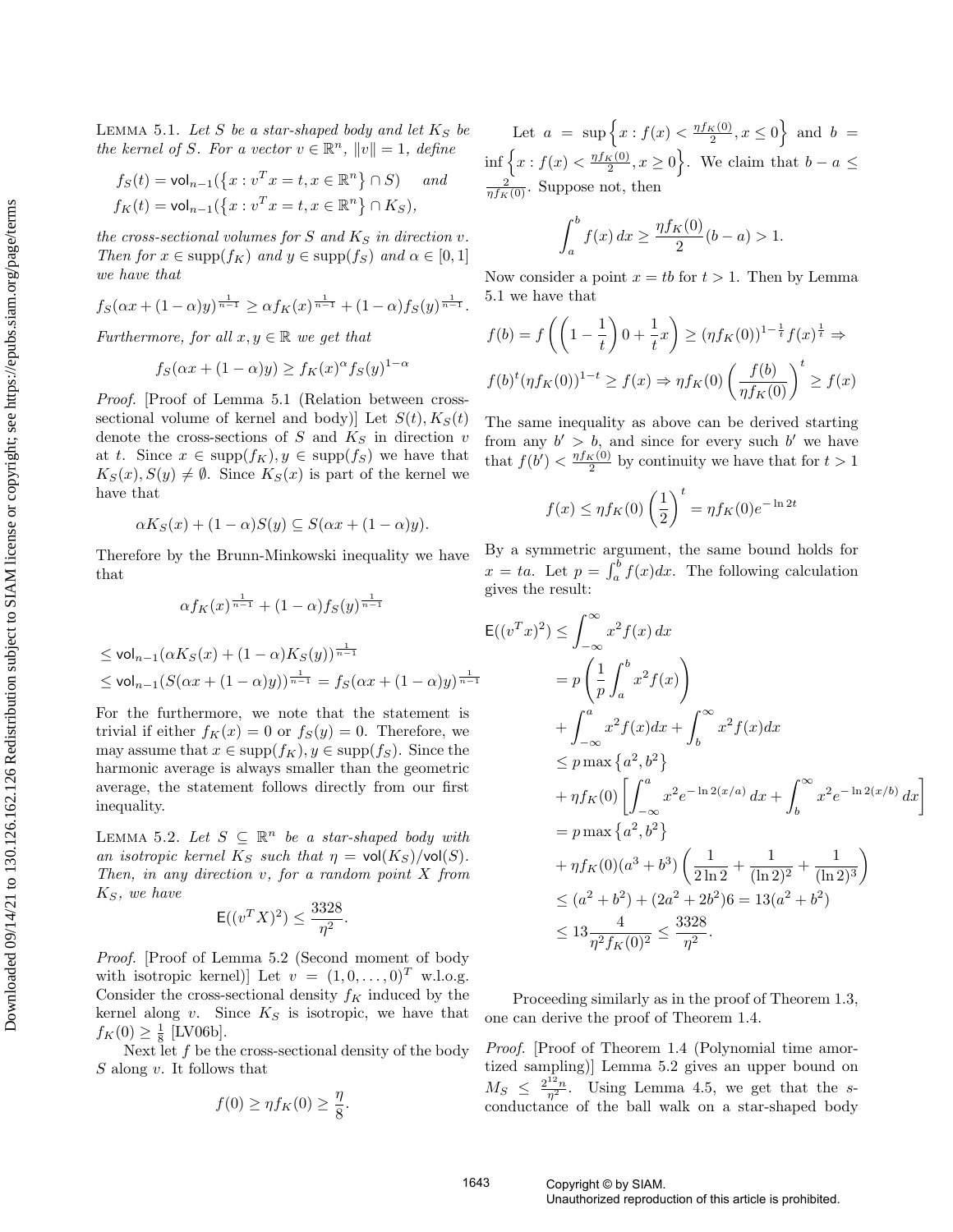$S \subseteq \mathbb{R}^n$  with the kernel in isotropic position and formulation:  $\eta = \text{vol}(K_S)/\text{vol}(S)$  satisfies

$$
\Phi_s\geq \frac{\eta^{5/2}s}{2^{21}n^{3/2}}
$$

By the sampling algorithm of [LV07, LV06a], Step 1 of the sampling algorithm takes  $O^*(n^4)$  oracle queries. Since in step 2 of the algorithm, we started the ball-walk on S by choosing a random point from the kernel, and the kernel takes up at least an  $\eta$  fraction of the volume of S, a random point from it provides an  $(1/\eta)$ -warm start. Proceeding similarly as in the proof of Theorem 1.3, we get that after  $m > \frac{2^{44} n^3}{n^4 \epsilon^2}$  $\frac{2^{44}n^3}{\eta^4\epsilon^2}$  log  $\frac{2}{\eta\epsilon}$  ball walk steps,  $d_{TV}(\sigma_m, \pi_S) \leq \epsilon$ . Hence, by performing *m*-steps of the ball-walk for each desired sample, we obtain the desired amortized bound. Uniter control of the complete is probable into the control of the control of the control of the control of the control of the control of the control of the control of the control of the control of the control of the con

#### 6 Optimization over star-shaped body

Here we prove that optimization over a star-shaped body is NP-hard. In particular, we reduce the clique problem to linear optimization over a star-shaped polyhedron.

DEFINITION 6.1. An instance of  $CLIQUE(k)$  is given by a graph  $G(V, E)$ . The problem is to decide if there exists clique of size greater than k.

It is well-known that  $CLIQUE(k)$  is NP-hard. We shall show that NP-hardness of optimization over a star-shaped body does not depend on the fraction of volume of the kernel. The main result we present here essentially follows from a theorem of Luedtke et al. [LSN07]. We simply modify their construction to ensure that the kernel of the set we construct is large. We present the complete proof here for completeness.

THEOREM 6.1. Given a star-shaped polytope S, it is NP-hard to optimize a linear function over this body for any  $\eta(S) < 1$ , even if S is well-rounded.

Proof. [Proof of Theorem 6.1] We reduce solving  $CLIQUE(k)$  to minimizing a linear function over a starshaped body. Given a CLIQUE $(k)$  instance  $G(V, E)$ , define variables  $x \in \mathbb{R}^n$ . For each edge  $e = (i, j)$ , define  $\psi^e \in \mathbb{R}^n$ ,

$$
\psi_l^e = \begin{cases} 1 & \text{if } l = i \text{ or } l = j, \\ 0 & \text{otherwise.} \end{cases}
$$

For every edge e, denote the set of constraints given by  $x \geq \psi^e$  as a block constraint. Consider the following

Minimize 
$$
f(x) = \sum_{i=1}^{n} x_i
$$
, satisfying at least  $\binom{k}{2}$   
block constraints among:  
(6.1)  $\forall e \in E, x \ge \psi^e$ 

Define the feasible polyhedron as S.

LEMMA  $6.1$ . The feasible polyhedron S defined by the above formulation is star-shaped.

Proof. First note that any subset of block constraints among the given constraints define a convex body. Thus, the feasible polyhedron is a union of convex bodies. Further,  $x = (1 \ 1 \dots 1)^T$  satisfies all the constraints and hence, we have a non-empty kernel.

Lemma 6.2. By adding new constraints, a new feasible star-shaped polyhedron  $S'$  can be created such that  $\eta(S')$ is a constant.

*Proof.* Clearly  $x_i \geq 1 \ \forall i \in \{1, ..., n\}$  is a feasible convex region contained in  $K_S$ . Therefore, by adding constraints  $x_i \leq a \ \forall \ i \in \{1, ..., n\}$ , for appropriately chosen value of  $a(> 1)$ , one can make  $\eta(S')$  a constant. Note that the set  $1 \leq x_i \leq a \ \forall \ i \in \{1, ..., n\}$  is still a feasible convex region contained in  $K_S'$ . Specifically, one can choose  $a = n$ , to see that

$$
\eta(S')\geq \left(\frac{n-1}{n}\right)^n\geq \frac{1}{e}
$$

LEMMA 6.3. There exists a clique of size k in  $G(V, E)$ , if and only if there exists  $x \in S$  such that  $f(x) \leq k$ .

*Proof.* Suppose the graph has a clique  $C(V', E')$  of size k. Then, consider  $x^* \in \mathbb{R}^n$  such that  $x_v^* = 1 \ \forall \ v \in V'.$ Now, for every edge  $e = (i, j) \in E', x^* \geq \psi^e$  is satisfied since,  $x_i^* = \psi_i^e = 1$  and  $x_j^* = \psi_j^e = 1$  and  $x_k^* \geq 0$  for  $k \in V, k \neq i, j.$  Since C is a clique,  $|E'| = {k \choose 2}$  and therefore,  $\binom{k}{2}$  block constraints will be satisfied which implies that  $x^* \in S$ . It is straightforward to check that  $f(x^*)=k.$ 

Suppose there exists  $\bar{x} \in S$  such that  $f(\bar{x}) \leq$ k. The objective function  $f(x)$  can be rewritten as  $min_{F \subseteq E: |F| \geq {k \choose 2}} {\sum_{i=1}^{n} \max_{e \in F} {\psi_e^e}}.$  Hence, there exists  $\bar{F} \subseteq E$ ,  $|\bar{F}| \geq {k \choose 2}$ , such that the edges in  $\bar{F}$  cover at most  $k$  vertices. Clearly, this is possible only when  $\overline{F}$  defines a clique of size k.

Suppose there exists an algorithm A to optimize over a star-shaped body P given as an oracle such that  $\eta(P) \geq c$ . Now, given an instance of CLIQUE(k), we